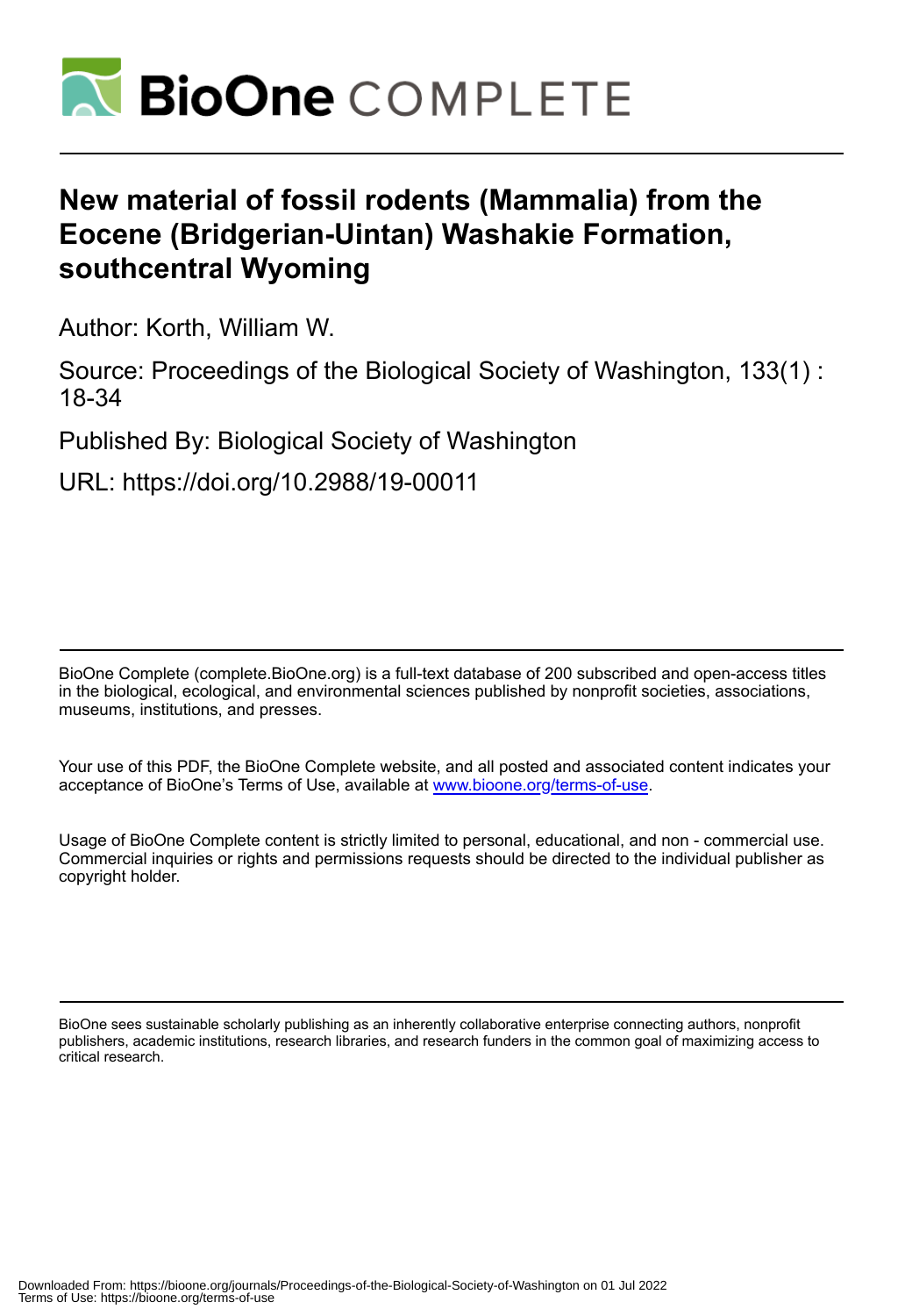## New material of fossil rodents (Mammalia) from the Eocene (Bridgerian-Uintan) Washakie Formation, southcentral Wyoming

William W. Korth

Rochester Institute of Vertebrate Paleontology, 265 Carling Road, Rochester, New York 14610, USA and Rochester Museum & Science Center, 657 East Avenue, Rochester, New York 14607, USA

Abstract.—Eight species of rodents are described based on previously unreported fossil material from the early Eocene Adobe Town Member of the Washakie Formation of Wyoming. Among these are two new species: the sciuravid Pauromys turnbulli and the cylindrodont Pareumys flynni. The overall rodent fauna consists of twelve species. The greatest change in the rodent fauna is between the lower and middle units of the Adobe Town Member; six species having their last occurrence in the lower unit and three species having their first occurrence in the middle unit. This coincides with the boundary of the Bridgerian and Uintan North American Land Mammal Ages.

Keywords: Eocene, Bridgerian, Uintan, Rodentia, dental morphology, Adobe Town Member, Washakie Formation

The Washakie Formation is in the southcentral part of Wyoming and part of the Greater Green River Basin (McCarroll et al. 1996: fig. 1). The stratigraphy and history of investigation of the formation has been presented by Turnbull (1978). The formation has been divided into two members, the subjacent Kinney Rim Member (Twkk), and the overlying Adobe Town Member (Twka). The age of the formation ranges from the early Eocene (Bridgerian North American Land Mammal Age [NALMA]) to the early middle Eocene (Uintan NALMA; Turnbull 1978; McCarroll et al. 1996; Robinson et al. 2004). The material described here is limited to the Adobe Town Member, which has been divided into Lower, Middle, and Upper units. The age of these units has been determined as late Bridgerian NALMA for the lower unit Twka1

(Br3: see Janis et al. 2008, table 0.1 for abbreviations), the early Uintan NALMA for middle unit Twka2 (Ui1), middle Uintan NALMA for the upper unit Twka3 (Ui2).

Fossil mammals from the Washakie Formation have been described as early as the late nineteenth century (Cope, 1884). McCarroll et al. (1996) reviewed the history of investigation of the Washakie Formation and presented a faunal list of the fossil mammals, which included ten species (McCarroll et al. 1996: table 1). Stucky et al. (1996: table 1) similarly reviewed the Sand Wash subbasin of the Washakie Formation and recognized seven species (Stucky et al. 1996) of rodents (Table 1). The fossils described herein do not include material from the subbasin.

Some rodents from the Washakie have been cited in previous systematic studies DOI: 10.2988/19-00011 (e.g., Wood 1962; Turnbull 1991), but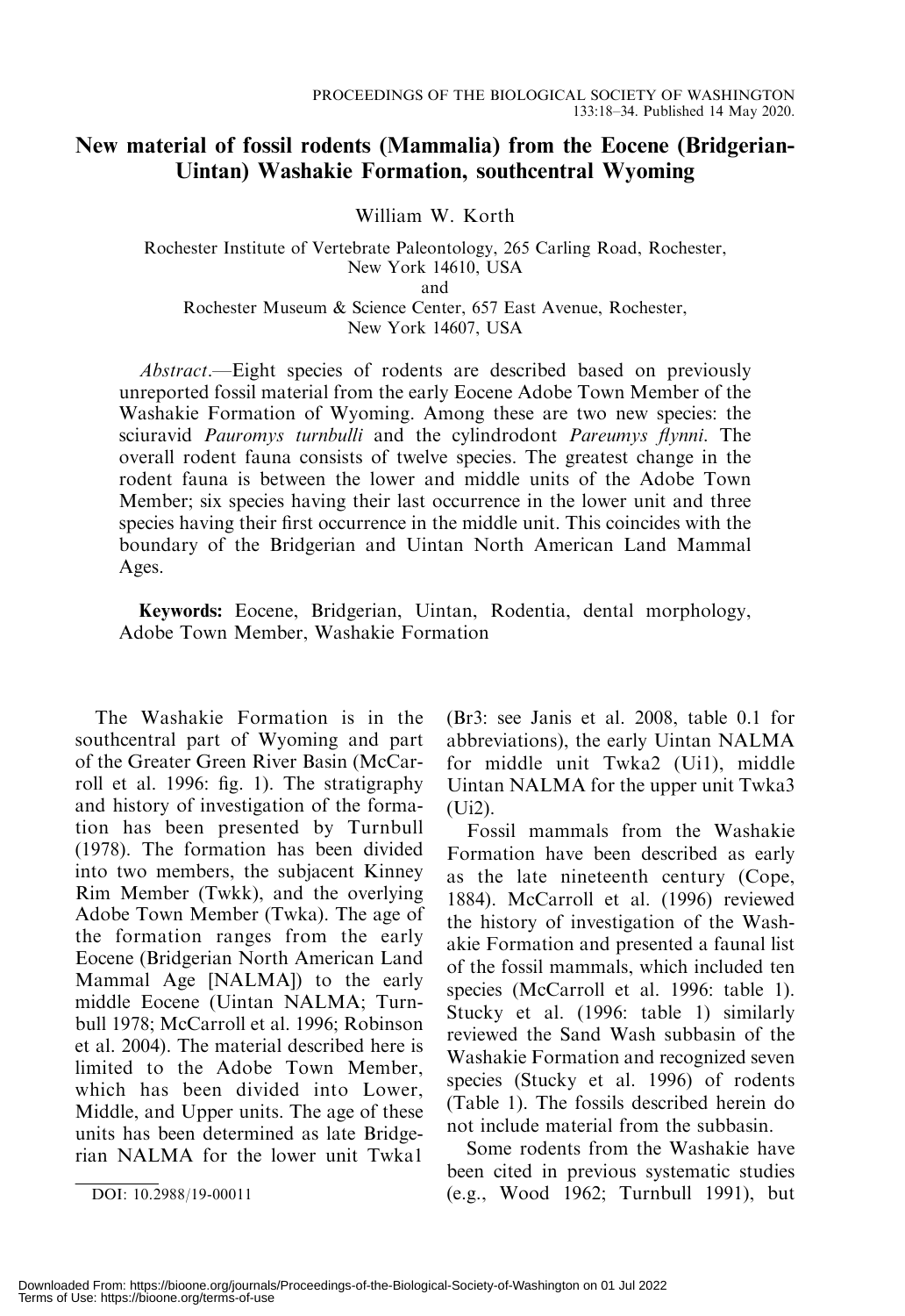| McCarroll et al. (1996: table 1)                 | Stucky et al (1996: table 1)   |
|--------------------------------------------------|--------------------------------|
| Upper Adobe Town Member (Twka $3 = U(2)$ )       | Sand Wash Sub-basin $(U_11-2)$ |
| Paramys compressidens                            | Leptotomus bridgerensis        |
| Pareumys grangeri                                | Leptotomus sp.                 |
| Middle Adobe Town Member (Twka $2 = \text{Ui}$ ) | <i>Thisbemys</i> sp.           |
| Leptotomus leptodus                              | Ischyromyidae sp.              |
| Leptotomus (?bridgerensis)                       | Sciuravus sp.                  |
| Protoptychus hatcheri                            | Tillomys sp. cf. T. senex      |
| Lower Adobe Town Member (Twka $1 = Br3$ )        | Namatomys sp.                  |
| <i>Paramys</i> sp.                               |                                |
| Leptotomus bridgerensis                          |                                |
| <i>Thisbemys</i> sp.                             |                                |
| Mysops parvus                                    |                                |
| Sciuravus nitidus                                |                                |
| Sciuravus sp.                                    |                                |

Table 1.—PREVIOUSLY recognized species of rodents from the Washakie Formation.

there has been no detailed description of the entire rodent fauna. Twelve species are recognized here, six ischyromids, three sciuravids, two cylindrodontids, and a protoptychid. Turnbull (1991) has fully described the protoptychid, Protoptychus hatcheri Scott, 1895, so no additional description or discussion of this species is presented here. The species that are represented by the most specimens, two species of the paramyine ischyromyid Thisbemys and a previously undescribed sciuravid, are being described elsewhere, so are also not included in this study.

## Materials and Methods

All of the material described here is from the collections of the Field Museum of Natural History (FMNH), and was collected for the most part, by W.D. Turnbull or J.J. Flynn and field parties from that institution from the 1940s into the 1990s. Dental terminology for rodents follows that of Wood and Wilson (1936). Lower teeth are designated by lower-case letters, uppers by capital letters (e.g., m1 or M1). All measurements were taken with an optical micrometer to the nearest 0.01 mm. Abbreviations for measurements: L, anteroposterior length; W, transverse width (maximum measurements); for land mammal ages: Wa, Wasatchian; Br, Bridgerian; Ui, Uintan; divisions of each of these ages (Br3, Ui1, Ui2) are as defined by Janis et al. (2008: table 0.1).

This work has been registered in Zoo-Bank with the registration number [LSID].

**Systematics** Order Rodentia Bowdich, 1821 Family Ischyromyidae Alston, 1876 Metaparamys Korth and Emry, 2007 Metaparamys compressidens (Peterson, 1919) Fig. 1A, B; Table 2

Paramys compressidens Peterson, 1919:63 Ischyrodomus compressidens (Peterson), Gidley, 1919:63

Metaparamys compressidents (Peterson), Korth & Emry, 2007

Referred specimens.—FMNH PM 3871, skull fragment with left I1, P3, M1–M3; FMNH PM 169, left dentary with i1, p4– m3; FMNH PM 55361, partial dentary with p4–m2.

Occurrence.—FMNH PM 3871 from early Uintan (Ui1) Middle Adobe Member (Twka2); and FMNH PM 169 and 55361 from middle Uintan (Ui2), Upper Adobe Member (Twka3), Washakie Formation, Sweetwater County, Wyoming.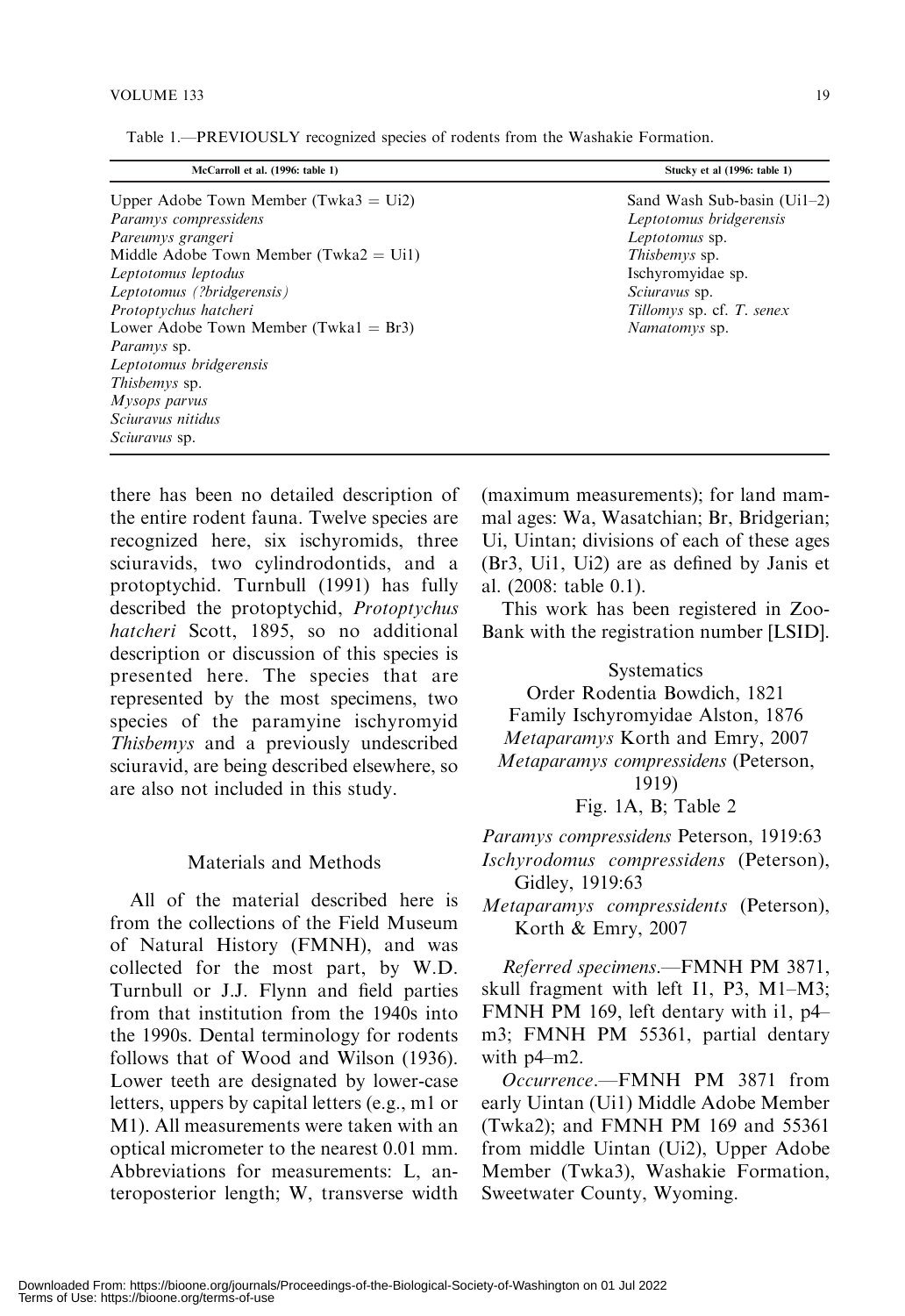

Fig. 1. Dentition and dentaries of paramyine ischyromyid rodents from the Washakie Basin. A, B, Metaparamys compressidens, FMNH PM 169. A, left p4–m3, occlusal view. B, lateral view of dentary. C–E, Uintaparamys bridgerensis. C, FMNH PM 1504, left dp3. D, E, FMNH PM 55941. D,left p4–m1, occlusal view. E, lateral view of dentary. F–G, Quadratomus grandis. F, FMNH PM 55166, left M1, G, FMNH PM 55348, right p4–m1. Occlusal views to same scale (above left), dentaries to different scale (below right).

Discussion.—The material from the Washakie Basin does not differ markedly in size or morphology from previous descriptions of this species (Peterson 1919; Wood 1962; Korth 1988; Korth & Emry 2007). Wood (1962) followed Gidley (1919) in referring this species to the genus Ischyrotomus Matthew, 1910, but noted that the cheek teeth were more crenulated than in other species of this genus (a feature more typical of Paramys). Later, Korth (1988) returned this species to Paramys, its original allocation (Peterson 1919), noting that a number of the specimens referred earlier to this species by Wood (1962) were incorrectly done so. Most recently, Korth & Emry (2007) erected a new genus Metaparamys and included ''P.'' compressidens as a referred species. The only previously cited specimen of M. compressidens from the Washakie Formation was FMNH PM 169 (Wood 1962: 215).

#### Uintaparamys Kretzoi, 1968

Discussion.—Kretzoi (1968) noted that the genus Letotomus was preoccupied, and proposed Uintaparamys to replace it. This synonymy was not noted by authors until considerably later. Black (1971) continued the use of Leptotomus, and also listed Tapomys Wood 1962, as a synonym. In a review of the Tertiary rodents of North America, Korth (1994) listed Leptotomus as a valid genus separate from Tapomys and made no reference to Uintaparamys. McKenna & Bell (1998), in their classification of all mammals, listed both Leptotomus and Uintaparamys as synonyms of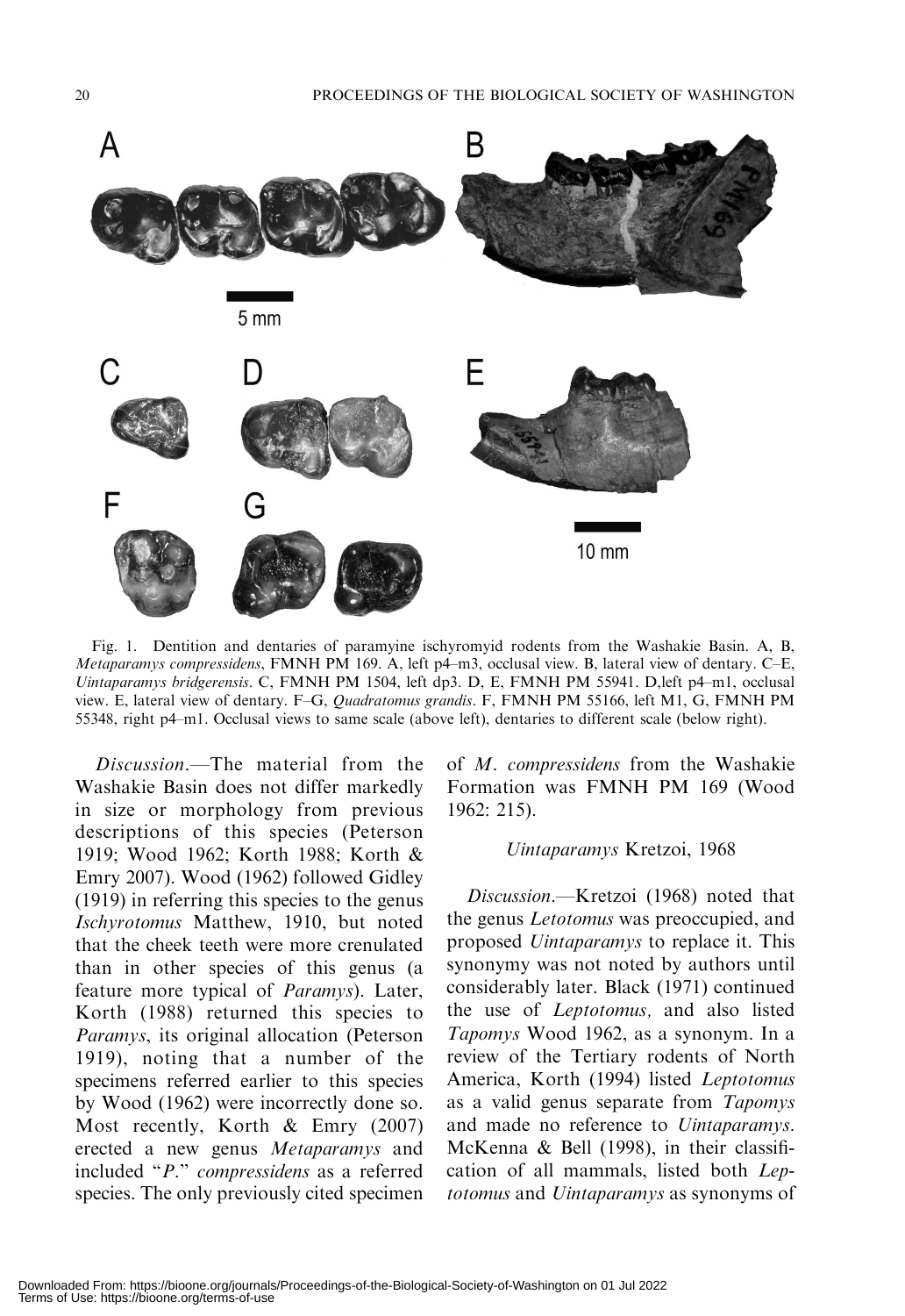| FMNH PM #                 | dp4L                     | dp4W | p4L  | p4W  | m1L  | m1W  | m2L  | m2W  | m3L  | m3W  | $p4 - m3L$ | i1L  | i1W  |
|---------------------------|--------------------------|------|------|------|------|------|------|------|------|------|------------|------|------|
| Metaparamys compressidens |                          |      |      |      |      |      |      |      |      |      |            |      |      |
| 57082                     |                          |      |      |      |      |      |      |      | 4.89 | 3.72 |            |      |      |
| $1504$ (left)             | 4.37                     | 3.58 |      |      |      |      |      |      |      |      |            | 3.24 | 2.40 |
| $1504$ (right)            | $\overline{\phantom{m}}$ | 3.57 |      |      |      |      | 4.57 | 4.62 |      |      |            | 3.55 | 2.55 |
| 61620                     |                          |      |      |      | 4.65 | 4.19 |      |      |      |      |            |      |      |
| 55941                     |                          |      | 4.68 | 4.51 | 4.63 | 4.67 |      |      |      |      |            | 3.35 | 2.57 |
| Uintaparamys bridgerensis |                          |      |      |      |      |      |      |      |      |      |            |      |      |
| 55361                     |                          |      | 4.3  | 4.1  | 4.08 | 3.84 | 4.02 | 4.07 |      |      |            |      |      |
| 169                       |                          |      | 4.67 | 3.97 | 4.51 | 4.14 | 4.61 | 4.23 | 5.42 | 4.16 | 19.68      | 3.55 | 3.37 |
| Quadratomus grandis       |                          |      |      |      |      |      |      |      |      |      |            |      |      |
| 55348                     |                          |      | 5.02 | 4.52 | 5.35 | 5.02 |      |      |      |      |            |      |      |
| Mattimys sp.              |                          |      |      |      |      |      |      |      |      |      |            |      |      |
| 51050                     |                          |      |      |      | 1.35 | 1.32 |      |      |      |      |            |      |      |
|                           |                          |      |      |      |      |      |      |      |      |      |            |      |      |

Table 2.—DENTAL measurements of lower cheek teeth of ischyromyid rodents from the Washakie Formation, Wyoming. Abbreviations: L, anteroposterior length; W, transverse width. All measurements in mm. —, indicates measurement could not be made due to breakage.

Tapomys. Most recently, Anderson (2008: 316) noted that ''...there are generic-level distinctions that warrant a separate genus for Uintaparamys.'' Anderson (2008) listed Leptotomus as a junior synonym of Uintaparamys and retained Tapomys as a distinct genus. This latter allocation is followed here.

## Uintaparamys bridgerensis (Wood 1962) Fig. 1C–E, Table 2

Leptotomus bridgerensis Wood, 1962:88 Uintaparamys bridgerensis (Wood) Anderson, 2008:316

Referred specimens.—FMNH PM 55941, left partial dentary with i1, p4– m1; FMNH PM 1504, left dentary with i1, dp4; FMNH PM 57082, right dentary fragment with m3; FMNH PM 61620 right dentary with i1, partial p4–m1, complete m2 and left m1 or m2.

Occurrence.—FMNH PM 1504 and 57082 from early Uintan (Ui1), Middle Adobe Member (Twka2); FMNH PM 55941 and FMNH 61620 from late Bridgerian (Br3), Lower Adobe Town Member (Twka1), Washakie Formation, Sweetwater County, Wyoming.

Discussion.—The specimens referred here to Uintaparamys bridgerensis do not differ in size or morphologically from the

material described by Wood (1962) as ''Leptotomus'' bridgerensis (Fig. 1C–E, Table 2). Wood (1962: 88) originally limited the occurrence of this species in the Washakie basin to the Bridgerian ''lower Washakie of the Washakie basin, Wyoming"  $(=\text{Br3})$  and cited the type specimen of the larger "L." leptodus from the "upper Washakie" (Wood 1962: 73;  $=$ Ui1 or 2). All of the specimens cited herein are smaller than "L." leptodus, and fall within the range of size of the smaller "L." bridgerensis (Table 2; Wood 1962: tables 25, 30). However, two specimens from the Washakie Basin referred here are from Middle Adobe Member (Ui1), likely the same horizon as the holotype of " $L$ ." leptodus.

## Quadratomus Korth, 1984 Quadratomus grandis (Wood, 1962) Fig. 1F–G, Table 2

Leptotomus grandis Wood, 1962:80

Quadratomus grandis (Wood) Korth, 1984:23

Referred specimens.—FMNH PM 55166, left M1 or M2; FMNH PM 55348, associated right p4 and m1.

Occurrence.—Both specimens from late Bridgerian (Br3), Lower Adobe Town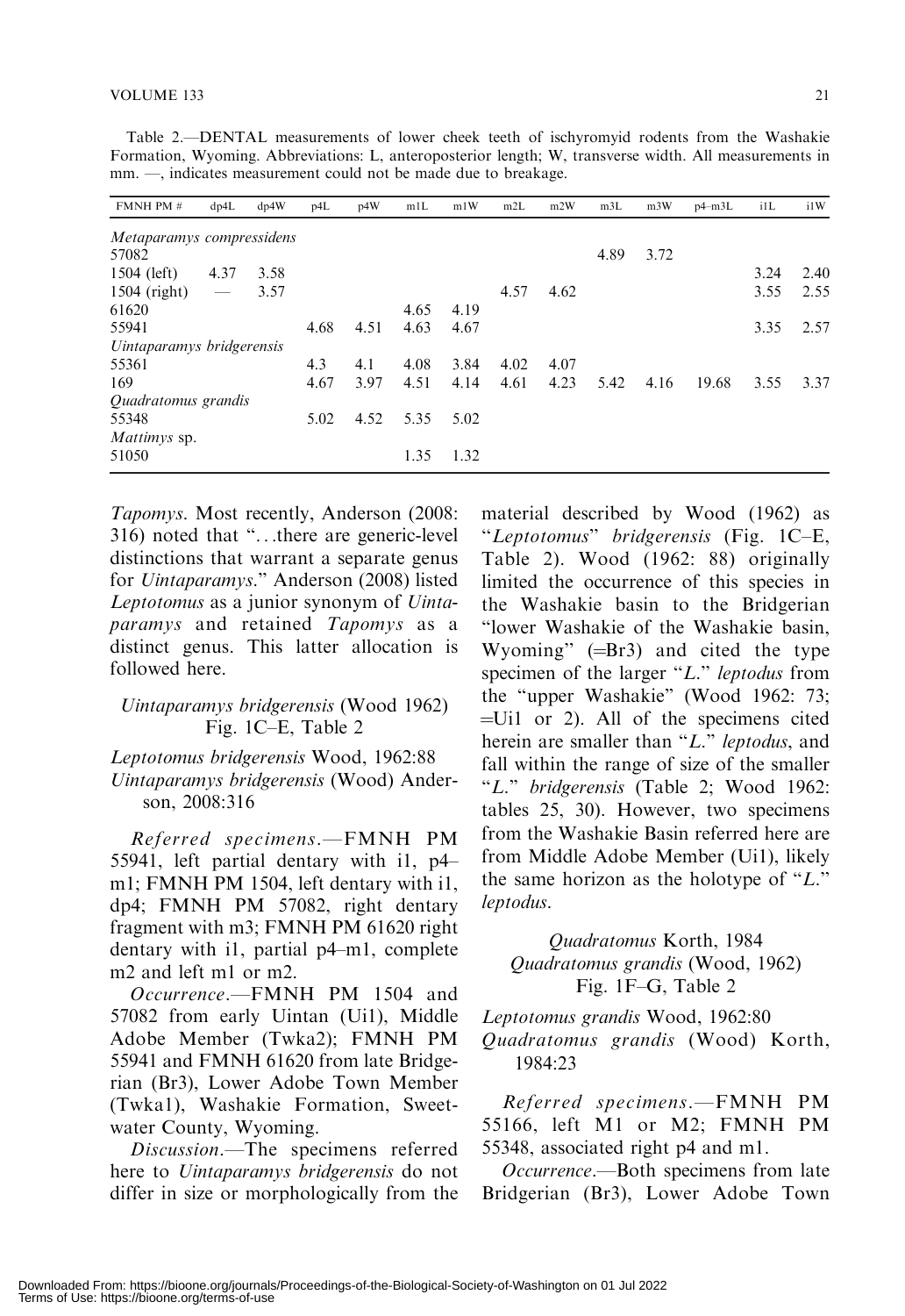Member (Twka1), Washakie Formation, Sweetwater County, Wyoming.

Description.—The two lower cheek teeth (FMNH PM 55348) are little-worn and the talonid basins are full of minute crenulations (Fig. 1G); p4 longer than wide, and wider posteriorly than anteriorly; anterior width only slightly less than the posterior width, making the tooth look rectangular in occlusal outline; metaconid in anterolingual corner of tooth, and markedly larger than the protoconid, is crescentic in occlusal outline with lophids extending posteriorly from along lingual side and buccally along anterior margin of tooth. Protoconid markedly smaller than metaconid and posterior to it along buccal margin of tooth. Small, low anterior cingulid extends from anterobuccal corner of protoconid, curves around the anterobuccal corner of tooth, and ends along the anterior margin of tooth before reaching base of metaconid, forming small trigonid basin with narrow opening along both anterior and posterior ends; metaconid cristid descends posterior side of metaconid along lingual side of tooth, but ends before joining entoconid; ectolophid runs posteriorly from the posterolabial corner of the protoconid to the anterolingual corner of the hypoconid; mesoconid not likely present but its presence is obscured by crenulate nature of ectolophid; hypoconid large and round in occlusal outline at posterobuccal corner of tooth; posterolophid runs lingually from posterolingual edge along posterior margin of tooth, ultimately fusing with posterobuccal corner of entoconid; entoconid round in occlusal outline.

The m1 similar in morphology to p4, but protoconid larger and more buccally positioned, giving tooth a more rectangular occlusal outline (Fig. 1G); trigonid basin anteroposteriorly compressed; posterior arm of protoconid extends directly lingually, reaching base of metaconid, enclosing basin posteriorly; anterior cingulid as in p4, ending at anterobuccal base of the metaconid; posterior half of tooth nearly identical to that of p4 except for a distinguishable mesoconid at center of ectolophid.

Referred M1 or M2, FMNH PM 55166, similar in size to lower cheek teeth  $(L =$ 4.65 mm,  $W = 5.16$  mm); tooth shows more wear than referred lower teeth, so crenulations are minimal, but still discernable; anterior cingulid runs along anterior margin of tooth from parastyle in anterobuccal corner of tooth to a point anterior to apex of protocone, where it bends posteriorly to join protocone; protoloph consists of large paracone and protocone, and much smaller, centrally placed protoconule; each cusp separated from adjacent cusp by shallow transverse valley; protocone large and central along lingual edge of tooth with short loph running buccally from its center; metaloph consists of large metacone and slightly smaller metaconule (larger than protoconule) that angles slightly anterolingually and converges with protocone just posterior to its center on buccal side; hypocone markedly smaller than protocone and positioned posterior and slightly lingual to apex of the protocone; posterior cingulum extends buccally from hypocone along posterior margin of tooth, ending before reaching posterobuccal corner; distinct mesostyle at the center of buccal side of tooth, midway between major buccal cusps; minor lophule extends only slightly into central valley of tooth.

Discussion.—The dental measurements of the Washakie specimens are only slightly larger than those of the holotype of Q. grandis (Table 1; Wood 1962: tables 27, 28), and smaller than the next smallest species of the genus, Q. grossus Korth 1985. The p4 is more molariform than that of Q. grossus (Korth 1985: fig. 5B) and nearly identical to that of the holotype of Q. grandis (Wood 1962: fig. 28J; Korth 1984: fig. 9B, C).

The holotype and previously referred specimens of Q. grandis are limited to the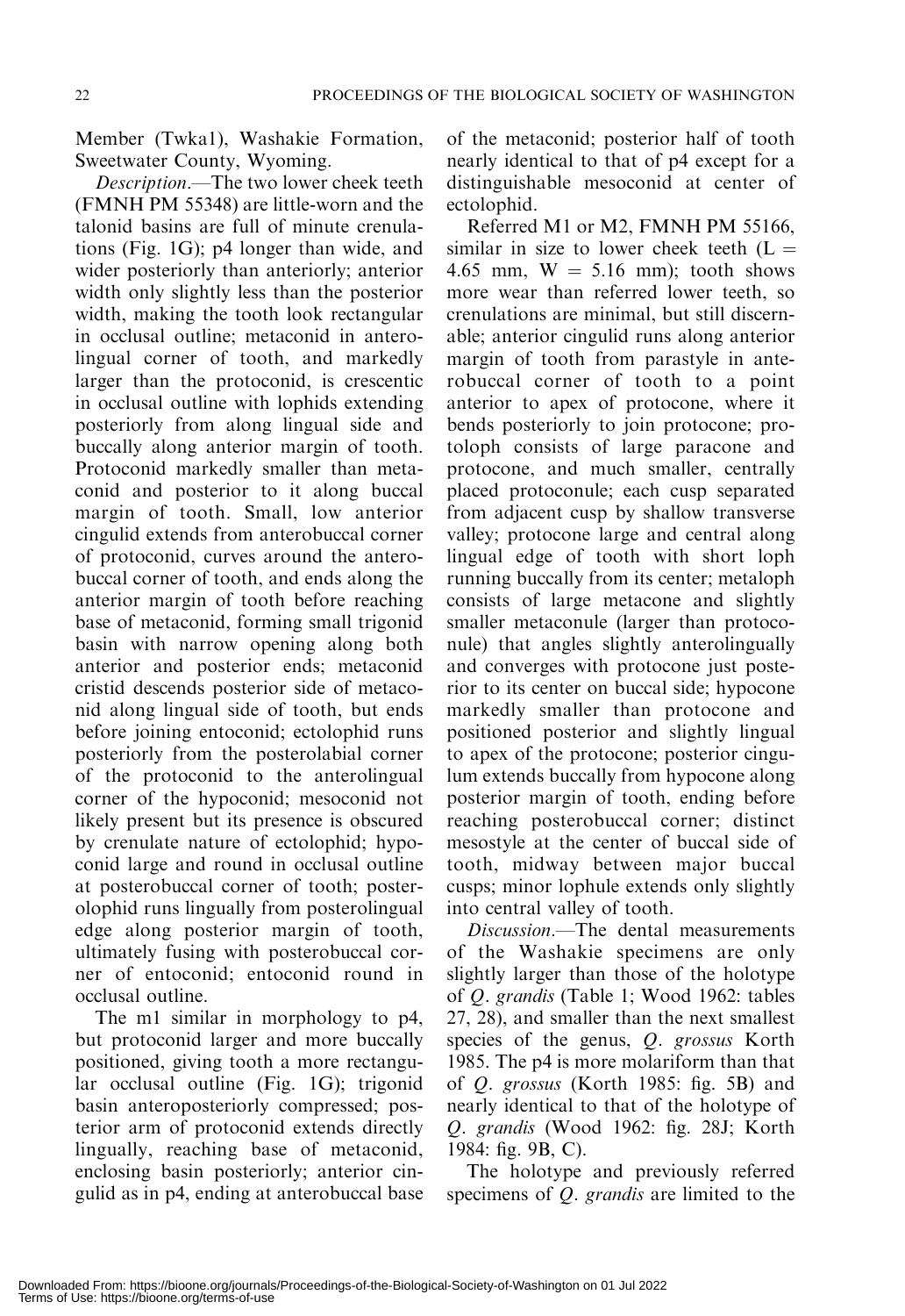

Fig. 2. Dentition and dentary of Mattimys and Tillomys from the Washakie Basin. A, Mattmys sp., FMNH PM 56559, right m1 (partial). B, ?T. senex, FMNH PM 1505, left M3. C–D, T. senex, FMNH PM 55908. C, left m1–m3, occlusal view. D, lateral view of dentary. A–C to same scale (above), D to different scale (below).

uppermost Huerfano Formation of southern Colorado (early Bridgerian; Br1), slightly older than the Washakie specimens (Robinson 1966; Wood 1962; Korth 1984, 1985).

## Mattimys Korth, 1984 Mattimys sp. Fig. 2A

Referred specimen.—FMNH PM 56559, right dentary fragment with m1.

Occurrence.—Late Bridgerian (Br3), Lower Adobe Town Member, Washakie Formation (Twka1), Sweetwater County, Wyoming.

Description.—Although lacking ventral border, dentary very deep relative to size of preserved molar (approximately  $= 4$ ) mm); masseteric fossa marked by low ridge that extends anteriorly to below anterior margin of m2.

Enamel surface of m1 finely crenulated (Fig. 2A); anterior border of tooth broken away, so total length of tooth cannot be measured precisely; width can be  $=1.32$ mm; protoconid and metaconid missing, but it appears that posterior arm of protoconid extends across entire tooth, ending at metaconid, enclosing trigonid basin posteriorly; low, but distinct ridge runs posteriorly along lingual edge of tooth from metaconid, ending just anterior to entoconid; ectolophid incomplete; mesoconid small but recognizable; hypoconid larger than the entoconid, and has distinct crenulations on its posterior side; posterior cingulid runs from posterolingual corner of hypoconid along posterior edge of tooth, ending well short of lingual margin; entoconid round in occlusal outline and distinct but short hypolophid extends buccally and slightly posteriorly from it, ending before reaching center of posterior cingulid.

Discussion.—The small size, presence of crenulations on the enamel, complete metalphulid II, and presence of a partial hypolophid on this specimen are nearly identical to that of the earlier Washatchian Mattimys kalicola (Matthew 1918: fig. 38; Korth 1984: fig. 32). It differs from the lower molars of known species of the paramyine Lophiparamys (also with crenulated enamel) in its slightly smaller size, less-well developed enamel crenulations, and presence of a hypolophid and complete metalophulid II, both lacking in species of *Lophiparamys* (Wood 1962: fig. 56A–E).

The Washakie specimen cannot be definitely referred to the type and only species of the genus *M. kalicola* because of its slightly smaller size (Korth 1984: table 15), and the incompleteness of the specimen. The *Mattimys* specimen from the Washakie is late Bridgerian in age (Br3); the latest occurrence of  $M$ . kalicola elsewhere is from the late Washatchian (Wa6: Flynn & Jacobs 2008). However, a specimen of similar size to that of the Washakie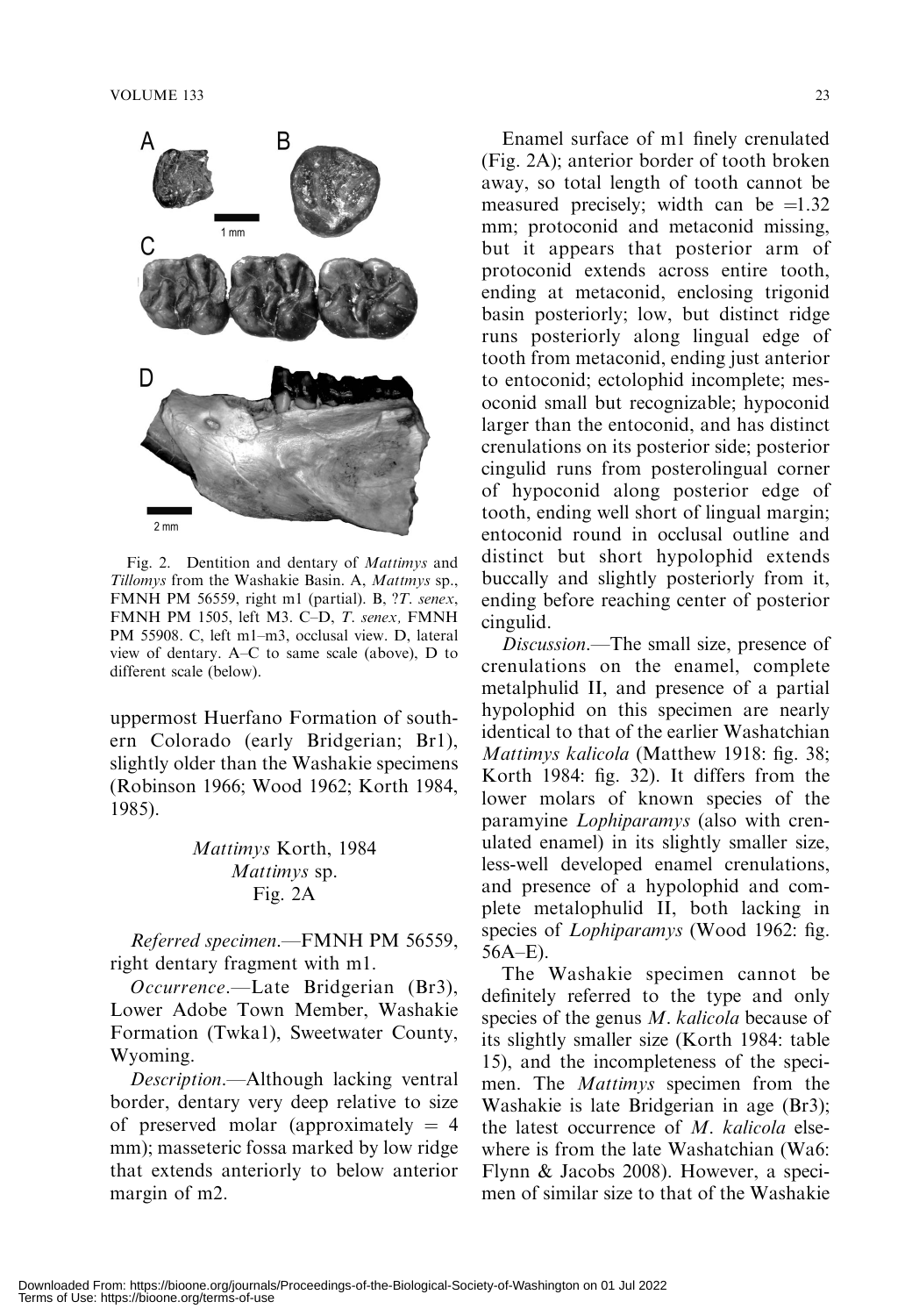| FMNH PM#           | p4L  | p4W  | m1L  | m1W  | m2L  | m2W  | m3L  | m <sub>3</sub> W | $p4 - m3L$ | ilL  | i1W  |
|--------------------|------|------|------|------|------|------|------|------------------|------------|------|------|
| Tillomys senex     |      |      |      |      |      |      |      |                  |            |      |      |
| 55908              |      |      | 2.84 | 1.62 | 2.90 | 1.75 | 3.03 | 1.67             |            | 2.01 | 1.03 |
| 51688*             |      |      | 1.94 | 1.75 |      |      |      |                  |            |      |      |
| Pareumys turnbulli |      |      |      |      |      |      |      |                  |            |      |      |
| 44685              |      |      |      |      |      |      | 1.20 | 1.11             |            |      |      |
| 8026               |      |      | 0.98 | 0.92 | 1.23 | 1.06 | 1.22 | 0.95             | 4.73       | 1.16 | 0.52 |
| 44683              |      |      |      |      |      |      |      |                  | 4.71       |      |      |
| 63076              | 0.61 |      | 1.04 |      |      |      |      |                  |            | 1.27 | 0.63 |
| 8027               | 0.56 | 0.50 | 1.20 | 1.00 |      |      | 1.15 |                  | 4.36       | 1.21 | 0.60 |
| 63077              | 0.55 | 0.58 | 1.17 | 0.94 | 1.23 | 1.02 |      |                  | 4.65       | 1.03 | 0.55 |
| Mean               | 0.57 | 0.54 | 1.10 | 0.95 | 1.23 | 1.04 | 1.19 | 1.03             | 4.61       | 1.17 | 0.58 |

Table 3.—DENTAL measurements of lower cheek teeth of sciuravid rodents from the Washakie Formation, Wyoming. Abbreviations: L, anteroposterior length; W, transverse width. All measurements in mm. \*, m1 or m2.

specimen was identified as Mattimys sp. from the early Bridgerian (Br2) of Nevada (Emry & Korth 1989).

Family Sciuravidae Miller and Gidley, 1918 Tillomys Marsh, 1872 Tillomys senex Marsh, 1872 Fig. 2B–D, Table 3

Referred specimens.—FMNH PM 55908, left dentary with i1, m1–m3; FMNH PM 51688 left m1 or m2; questionably referred specimen, FMNH PM 1505, right M3.

Occurrence.—FMNH PM 55908 and FMNH PM 51688 from late Bridgerian (Br3), Lower Adobe Town Member (Twka1); FMNH PM 1505 from Middle Adobe Town Member (Ui1); Washakie Formation (Twka2), Sweetwater County, Wyoming.

Description.—Dentary is deep (4.9 mm below m1); length of the diastema short (approximately 2.5 mm) and has sharp dorsal ridge (Fig. 2D); mental foramen high on the dentary, just below dorsal margin of diastema and just anterior to anterior root of p4; masseteric scar Ushaped and ends anteriorly in small, circular depression ventral to anterior margin of m1 at mid-depth of dentary.

Incisor is twice as long as wide in crosssection (Table 3); anterior enamel surface slightly rounded, but nearly flattened; enamel only barely extends onto lateral surface of incisor, and not onto the medial surface.

The p4 not preserved, but from alveolus it was approximately same length as m1, and narrower than wide; m1 and m2 nearly identical and rectangular in outline (longer than wide), m1 slightly narrower anteriorly than posteriorly (Fig. 2C); metaconid slightly obliquely compressed at anterolingual corner of the tooth; protoconid Jshaped with long metalophulid II, nearly reaching base of metaconid; anterior cingulid a short, low loph extending across anterior margin of tooth from anterobuccal part of the metaconid to anterolingual point of protoconid; mesoconid isolated at center of buccal side of tooth and obliquely oriented, slightly nearer hypoconid than protoconid, suggesting that it will fuse with hypoconid first as it wears. On both m1 and m2 of FMNH PM 55908 there is small accessory cuspule in central basin of tooth, just lingual and slightly anterior to lingual end of the mesoconid, cusp is lacking on isolated molar (FMNH PM 51688); entoconid obliquely compressed, low ridge extends buccally and slightly posteriorly from it into central basin, and ends well short of hypoconid; hypoconid obliquely compressed (anterobuccal to posterolingual), and continuous with pos-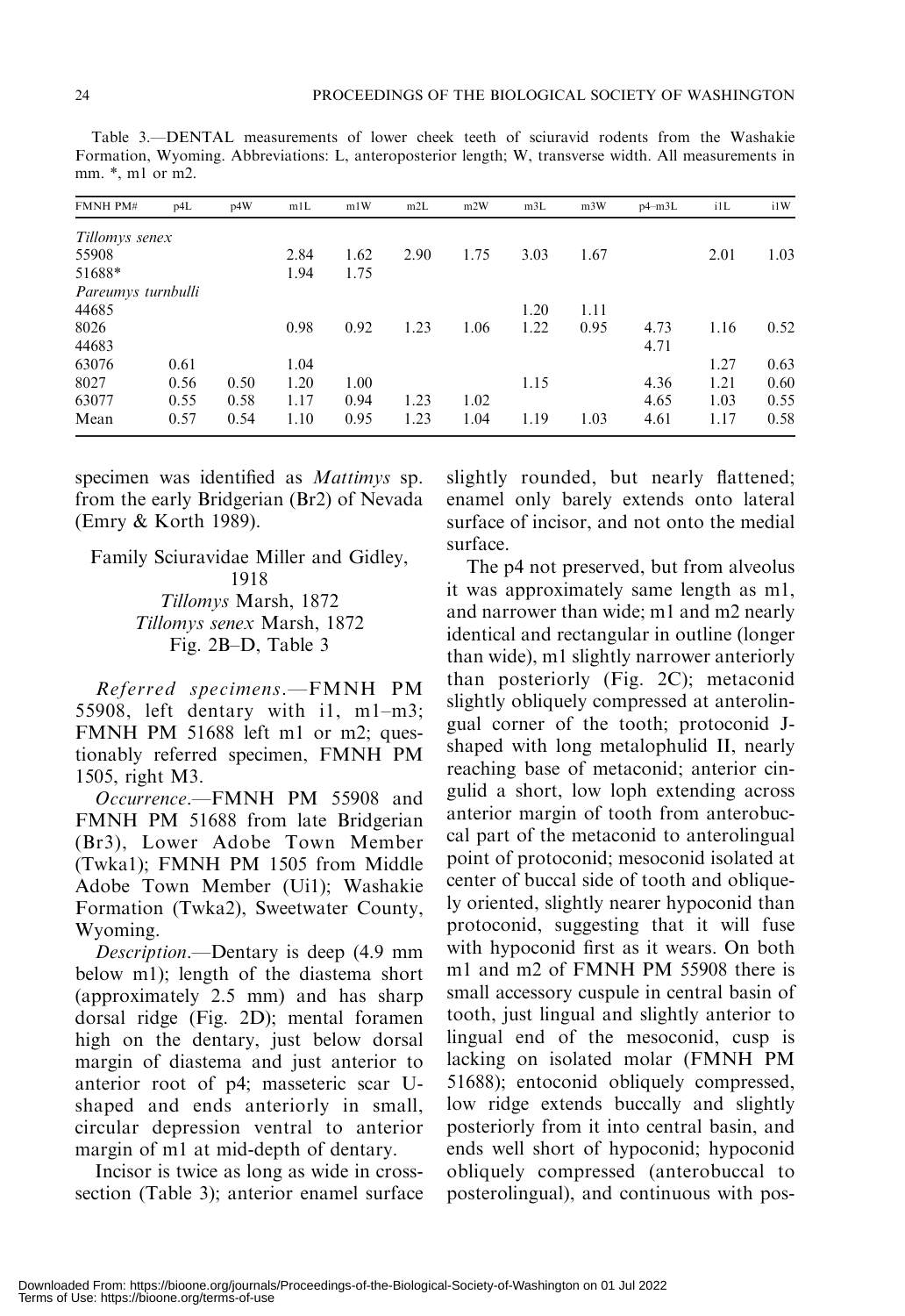terior cingulid that wraps around posterior side of tooth, ending short of the entoconid; small hypoconulid present at buccal end of posterior cingulid, adjacent to apex of hypoconid.

The m3 is longer than m1 and m2 but similar in occlusal morphology (Fig. 2C); only major difference is that in m3, posterior cingulid bows more posteriorly.

M3, FMNH PM 1505, is referred here tentatively to Tillomys based on similar size, crown-height, and lophodonty with the lower molars of Tillomys from Washakie (Fig. 2B). It is circular in occlusal outline, only slightly wider than long  $(L =$ 1.89 mm;  $W = 2.01$  mm); paracone circular in occlusal outline at anterobuccal corner of tooth, and protocone is at center of lingual side of tooth, and slightly elongated (anteroposteriorly); anterior cingulum low, runs from anterolingual corner of paracone along anterior margin of tooth, ending in a small cuspule lingually, just before joining anterobuccal side of protocone; protoloph is broad loph that is complete from paracone to metacone, isolating small valley between it and anterior cingulum (parafossette); central transverse valley (mesoflexus) continuous across entire tooth, and bows anteriorly at its center, is shallowest between protocone and hypocone; small transversely flattened mesostylid at buccal end of central valley; metaloph much shorter than protoloph and bows anteriorly; metacone a small, obliquely compressed cusp at posterobuccal edge of and is joined anteroligually by metaloph, and posterolingually by posterior cingulum; metaloph slightly swelled at is center, indicating a metaconule; hypocone is markedly smaller than protocone, circular in outline, and posterior and buccal to protocone; posterior cingulum runs along posterior border of tooth from hypocone to posterior side of metacone, enclosing small basin (posterofossette).

Discussion.—The two sciuravid genera, Tillomys and Taxymys, are rare in the fossil record, known from only a few

specimens each. The former is only known from lower dentitions, the latter only from upper dentitions. The synonymy of these genera has been discussed over several decades (see Walton & Porter 2008, for historical review). Unfortunately, the synonymy of Tillomys and Taxymys cannot be resolved at this time. It will be necessary to find associated upper and lower dentitions in order to determine the viability of each of these genera (and species).

The type and referred specimens of both Tillomys senex and Taxymys lucaris are from Upper Bridger (Br3), Twin Buttes Member, Tabernacle Butte, Wyoming. The dentary and referred lower molar from Washakie are from the Lower Adobe Town Member (Br3) and the questionably referred upper molar (Fig. 2B) is from the Middle Adobe Town Member (Ui1). The occurrence of latter is younger than the previously known occurrence of either Tillomys or Taxymys (Walton & Porter 2008), although Taxymys has been cited as occurring in the Uintan in an unpublished dissertation (Murphey 2001).

> Pauromys Troxell, 1923 Pauromys turnbulli n. sp. Fig. 3A–C, Table 3

Type Specimen.—FMNH PM 8027, right dentary with i1, p4–m1, m3(partial).

Referred Specimens.—FMNH PM 63077, left dentary with i1, p4–m2; FMNH PM 44683, left dentary with i1, m1–m2; FMNH PM 63076, right dentary with i1, p4–m3; FMNH PM 8026, right dentary with i1, m1–m3; FMNH PM 44685, left dentary fragment with m3.

Occurrence.—Early Uintan (Ui1); Middle Adobe Town Member, Washakie Formation (Twka2), Sweetwater County, Wyoming.

Diagnosis.—Slightly larger than *P. per*ditus Troxell, 1923; p4 more greatly reduced in size relative to m1 than other species (length p4/length m1 = 0.47); p4 two-rooted with one or two distinct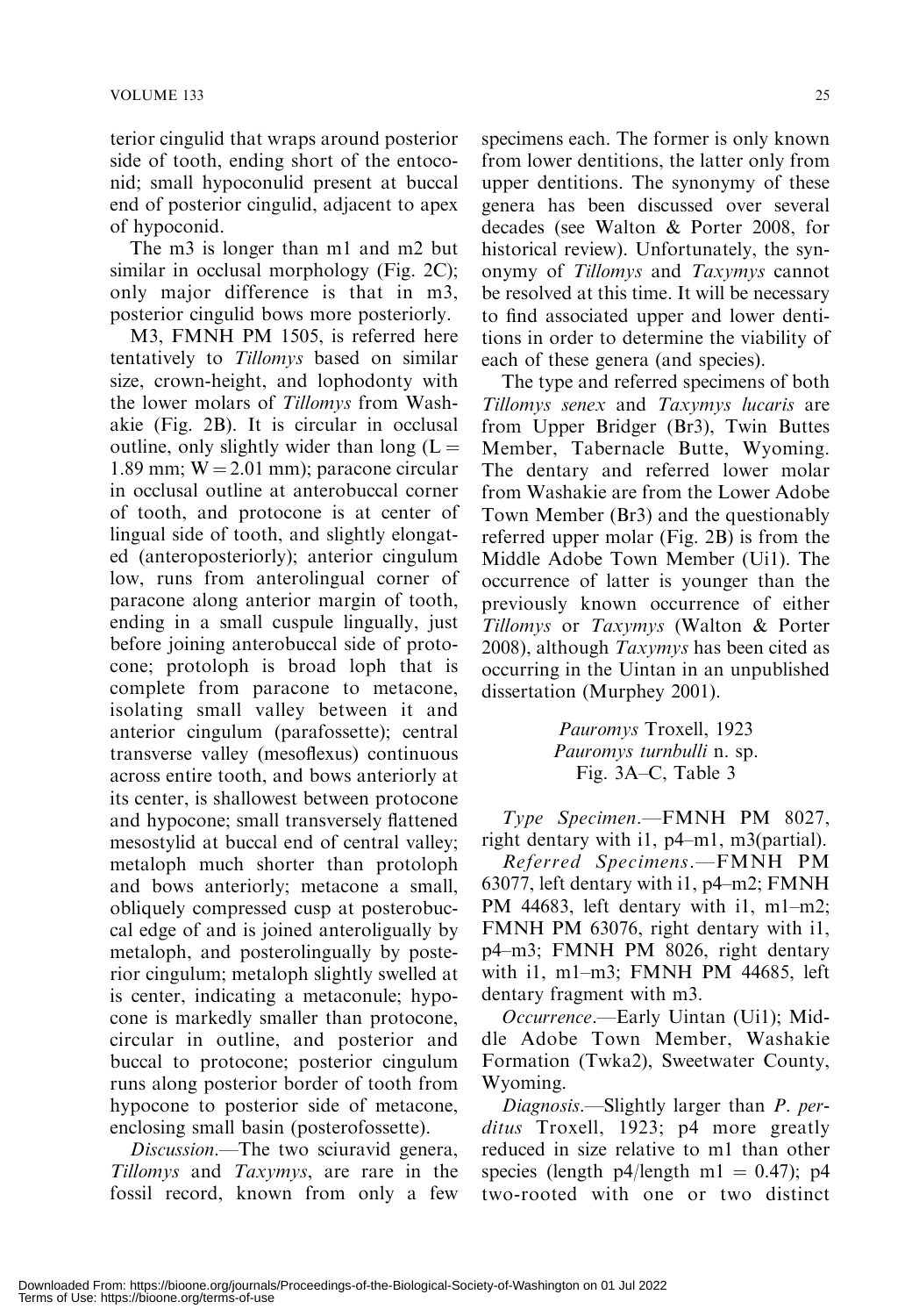

Fig. 3. Lower cheek teeth of *Pauromys* and *Mysops* from the Washakie Basin. A–C, *Pauromys turnbulli.* A, FMNH PM 8027 (holotype), right p4–m1, m3 (partial). B–C, FMNH PM 6377. B, p4–m2, occlusal view. C, lateral view of dentary. D, Mysops sp., FMNH PM 55377, right m1 or m2. Occlusal views of cheek teeth to same scale (top and bottom), dentary to different scale (below C).

trigonid cusps; anterior arm of the hypoconid continuous with the mesoconid on lower molars  $(=\text{partial} \cdot \text{ecto} \cdot \text{partial})$ ; m3 approximately equal in length to m2.

Etymology.—Patronym for W. D. Turnbull of the FMNH, collector of the bulk of the specimens described herein.

Description.—Dentary is deep relative to size of the dentition, averaging a depth of between 70 to 80 percent length of cheek tooth row (average  $= 3.4$  mm; Fig. 3C); diastema shallow and approximately half length of tooth row (average  $= 2.2$  mm); dorsal surface of diastema dips only slightly below alveolar margin of cheek teeth and has sharp dorsal ridge; mental foramen relatively large for size of dentary, and is approximately one-third the depth of dentary below anterior root of p4; masseteric ridges form a V-shape, ending anteriorly at mid-depth of dentary, ventral to boundary between m1 and m2; anterior margin of ascending ramus even with posterior margin of m3.

The p4 markedly smaller than molars; in the two specimens that contain both p4 and m1, length of p4 is only 47% length of m1. Trigonid cusps (metaconid, protoconid) vary in size in different specimens; on FMNH PM 63077, protoconid is larger than metaconid (Fig. 3B), on FMNH PM 8027, there appears to be only single, large, central cusp (Fig. 3A), and on FMNH PM 63076, cusps approximately the same size; if separate cusps present, metaconid is always more anterior than protoconid; tooth wider posteriorly than anteriorly; entoconid and hypoconid approximately equal in size; no distinct ectolophid or mesoconid on any specimens, but proto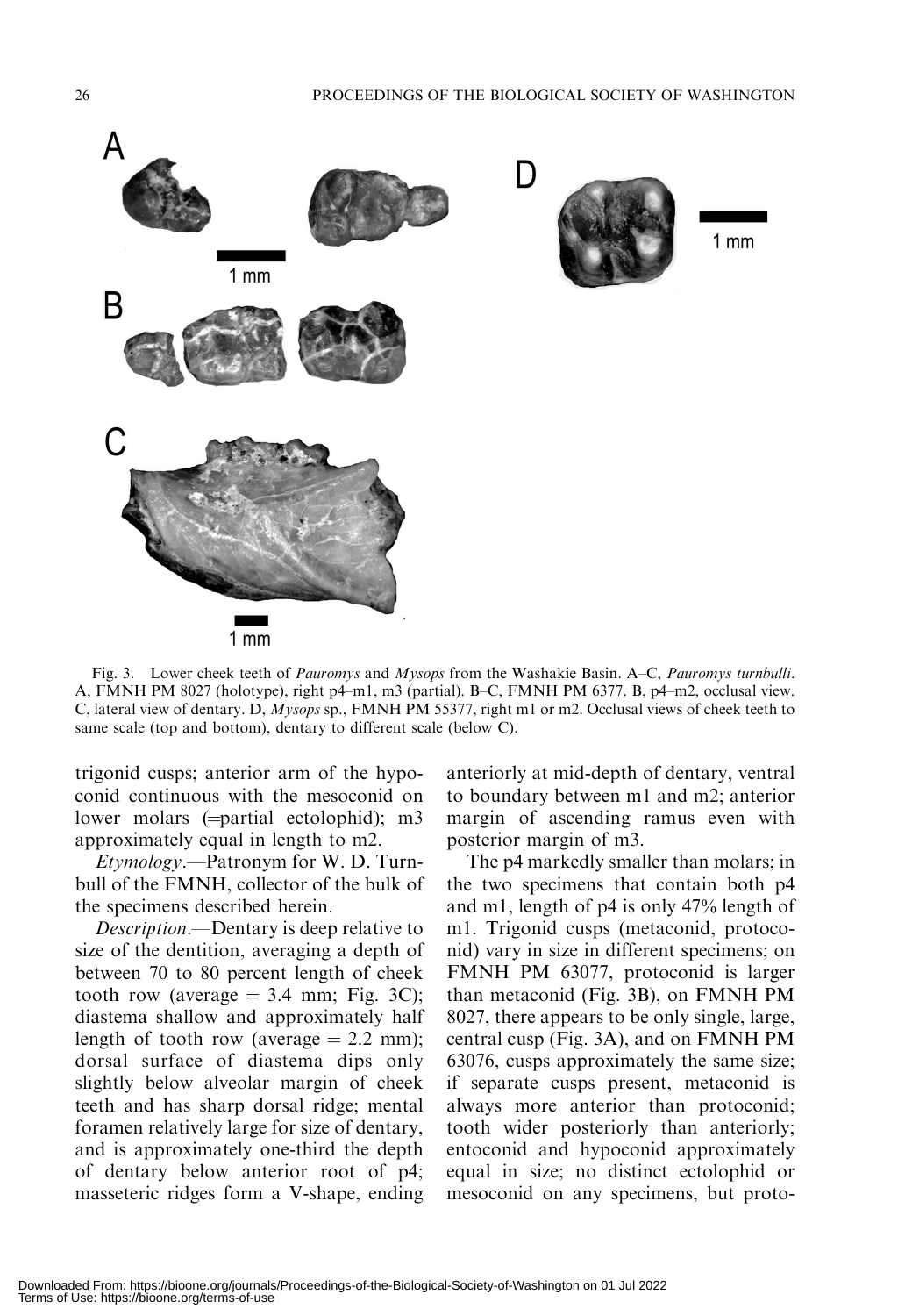conid and hypoconid abut one another buccally; minute metastylid on posterolingual slope of metaconid on holotype only.

On the specimens that retain both m1 and m2 (FMNH PM 8026, 63077), m1 is slightly smaller in both length and width (Fig. 3B); both m1 and m2 longer than wide and rectangular in occlusal outline; m1 best preserved on FMNH PM 8027 (Fig. 3A), on all other specimens is heavily worn or broken; m1 narrower anteriorly than posteriorly; metaconid and protoconid approximately equal in size, metaconid being slightly more anterior; trigonid basin open anteriorly, bounded by low anterior cingulid that does not appear to be continuous with either of trigonid cusps, but extends buccally to a point anterior to protoconid; posterior arm of protoconid extends lingually to base of metaconid, closing trigonid basin posteriorly; a minute metastylid on posterior slope of metaconid along lingual side of tooth; mesoconid transversely elongated, but does not connect anteriorly to protoconid, but does connect posteriorly with hypoconid; hypoconid and entoconid larger than cusps of trigonid; short hypolophid extends buccally from entoconid, but ends before reaching hypoconid; hypoconid oval in occlusal outline, and continuous with posterior cingulid, which extends along posterior margin of tooth, but ends well short of entoconid or lingual edge of tooth.

The m2 nearly identical to m1, but wider anteriorly, and anterior cingulid appears to extend slightly more buccally anterior to protoconid (Fig. 3B); FMNH PM 44685 contains m3 that is completely unworn; tooth approximately equal in size to m2; only difference between m3 and m2 is that posterior cingulid bows more posteriorly on m3; connection of mesoconid with hypoconid a lower loph than in m1 or m2, but still present.

Discussion.—Pauromys turnbulli is referable to this genus based on its small size, greatly reduced p4, and basic sciuravid occlusal pattern of the molars. P. trunbulli differs from P. lillegraveni Walsh, 1997, from California in having m2 and m3 of similar length (m3 smaller than m2 in P. lillegraveni; Walsh 1997: table 5) and having a two-rooted p4 (one-rooted in P. lillegraveni). It differs from Pauromys sp. from Utah (Dawson 1968) in having a partial ectolophid on the lower molars and a smaller p4 relative to m1. P. turnbulli differs from the type species  $P$ . perditus from Wyoming in being slightly larger and having the length of m3 nearly equal to that of m2 (m3 longer than m2 in P. perditus; Dawson 1968: table 6).

The early Uintan occurrence of P. trunbulli (Ui1) is later than that of the Bridgerian P. perditus (Br2) and Pauromys sp. (Br1), and slightly earlier than the later Uintan P. lillegraveni (Ui2: see Janis et al. 2008: appendix 1).

Family Cylindrodontidae Miller & Gidley,

1918 Mysops Leidy, 1871 Mysops sp. Fig. 3D

Referred Specimen.—FMNH PM 55377, right m1 or m2.

Occurrence.—Late Bridgerian (Br3), Adobe Town Member (Twka1), Washakie Formation, Sweetwater County, Wyoming.

Description.—In size, FMNH PM 55377 significantly smaller than other cylindrodon from fauna ( $L = 1.65$  mm;  $W = 1.48$ mm), described below. Tooth very lowcrowned, roughly rectangular in occlusal outline, but slightly wider posteriorly than anteriorly (Fig. 3D); small trigonid basin blocked anteriorly but open posteriorly; metaconid and protoconid equal in size; metaconid slightly anteroposteriorly compressed, protoconid crescentic; posterior arm of protoconid very short; ectolophid much lower than cusps in height, but continuous from posterior side of protoconid to the anterolingual corner of hypoconid; low, but complete hypolophid runs from entoconid to ectolophid, joining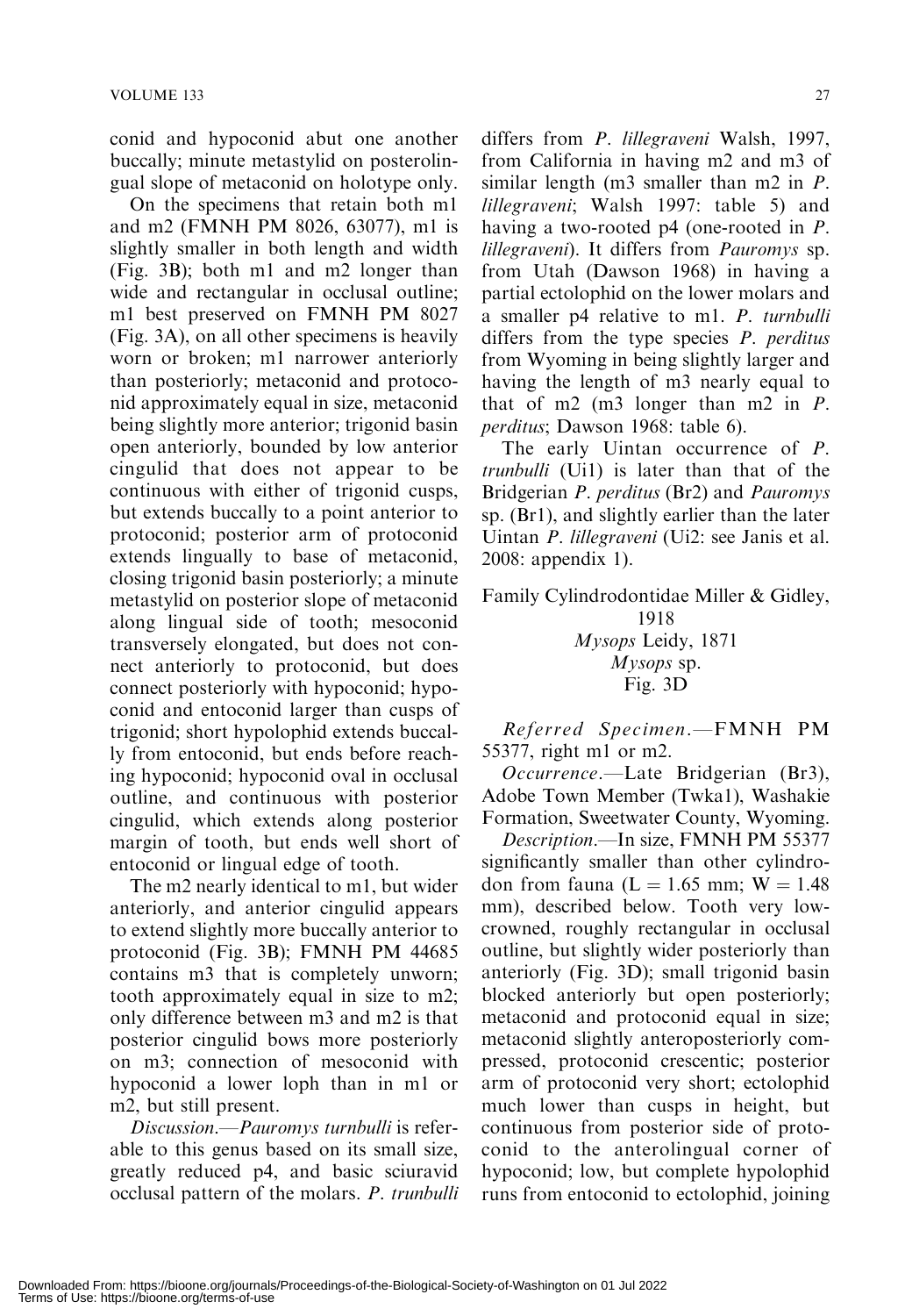Table 4.—DENTAL measurements of lower cheek teeth Pareumys flynni from the Washakie Formation, Wyoming. Abbreviations: L, anteroposterior length; W, transverse width. All measurements in mm. \*, m1 or m2.

| FMNH PM# | p4L  | p4W  | m1L  | m1W  | m2L  | m2W  | m3L  | m <sub>3</sub> W | $p4-m3L$ | i1L  | i1W  |
|----------|------|------|------|------|------|------|------|------------------|----------|------|------|
| 55121    |      |      | 2.06 | 1.7  | 1.98 | 1.99 | 2.41 | 1.96             |          | 1.71 | 0.63 |
| 55136    |      |      |      |      |      |      | 2.30 | 1.94             |          |      |      |
| 55130*   |      |      | 2.08 | 1.65 |      |      |      |                  |          |      |      |
| 57094*   |      |      | 1.88 | 1.65 |      |      |      |                  |          |      |      |
| 55060    | 1.40 | 1.37 | 1.82 | 1.80 | 1.84 | 1.93 | 2.28 | 1.82             | 7.58     | 2.13 | 1.52 |
| 55060    | 1.36 | 1.41 | 1.82 | 1.60 | 1.83 | 1.80 | 2.20 | 1.83             | 7.43     | 1.96 | 1.50 |
| Mean     | 1.38 | 1.39 | 1.93 | .68  | 1.88 | 1.91 | 2.30 | 1.89             | 7.51     | 1.93 | 1.22 |

it just anterior to its junction with hypoconid. Neither hypoconid nor entoconid show any compression, both nearly circular in occlusal outline; posterior cingulid runs from posterolingual corner of hypoconid along posterior margin of tooth, ending at posterolingual corner but never reaching entoconid, leaving a deep valley between posterior cingulid and entoconid.

Discussion.—The single molar from the Washakie is clearly separable from the other cylindrodontid from the fauna (described below) in its smaller size, lower crown-height, and lower ectolophid and hypolophid.

The three recognized species of *Mysops*, M. minimus, Leidy 1871, M. parvus (Marsh 1872:  $=M.$  plicatus Troxell 1923), and M. fraternus Leidy 1873, are all known from the Bridger Formation of Wyoming (Walsh & Storer 2008). In addition, all are represented by only a few specimens, which has led to uncertainty as to whether all the species are truly distinct from one another (Wilson 1938; Walsh & Storer 2008). Because only a single tooth is available from the Washakie Formation, no specific identification can be made, nor can any conclusions about the synonymy of the currently recognized species.

> Pareumys Peterson, 1919 Pareumys flynni n. sp. Fig. 4, Table 4

Type specimen.—FMNH PM 55060, left and right dentaries with i1, p4–m3.

Referred specimens.—FMNH PM 55121, right dentary with i1, m1–m3; FMNH PM 55130, 57094 m1 or m2; FMNH PM 55136, left m3; FMNH PM 42080, right M3.

Occurrence.—FMNH PM 55121, 42080, 55130, 55136, from late Bridgerian (Br3), Lower Adobe Town Member (Twka1); FMNH 57094 from early Uintan (Ui1) Middle Adobe Town Member (Twka2); FMNH PM 55060 from later Uintan (Ui2) Upper Adobe Town Member (Twka3), Washakie Formation, Sweetwater County, Wyoming.

Diagnosis.—Similar in size to P. grangeri Burke, 1935; p4 equal in length and width (longer than wide in all other species) and smaller relative to the molars than any other species; mesoconid present on m1 of little-worn specimens (absent in all other species).

Etymology.—Patronym for J. J. Flynn of the American Museum of Natural History (formerly of FMNH), the collector of much of the fossil material described here.

Description.—Dentary deep for the size of dentition but transversely narrow (Fig. 4D); depth at m1 of FMNH PM  $55060 =$ 6.83 mm (approximately 90% length of tooth row); deepest ventral to p4 at posterior margin of symphysis; dorsal surface of diastema short but not completely preserved on any specimen, so cannot be measured; dorsal margin of diastema a sharp ridge level with alveolar margin; mental foramen high on side of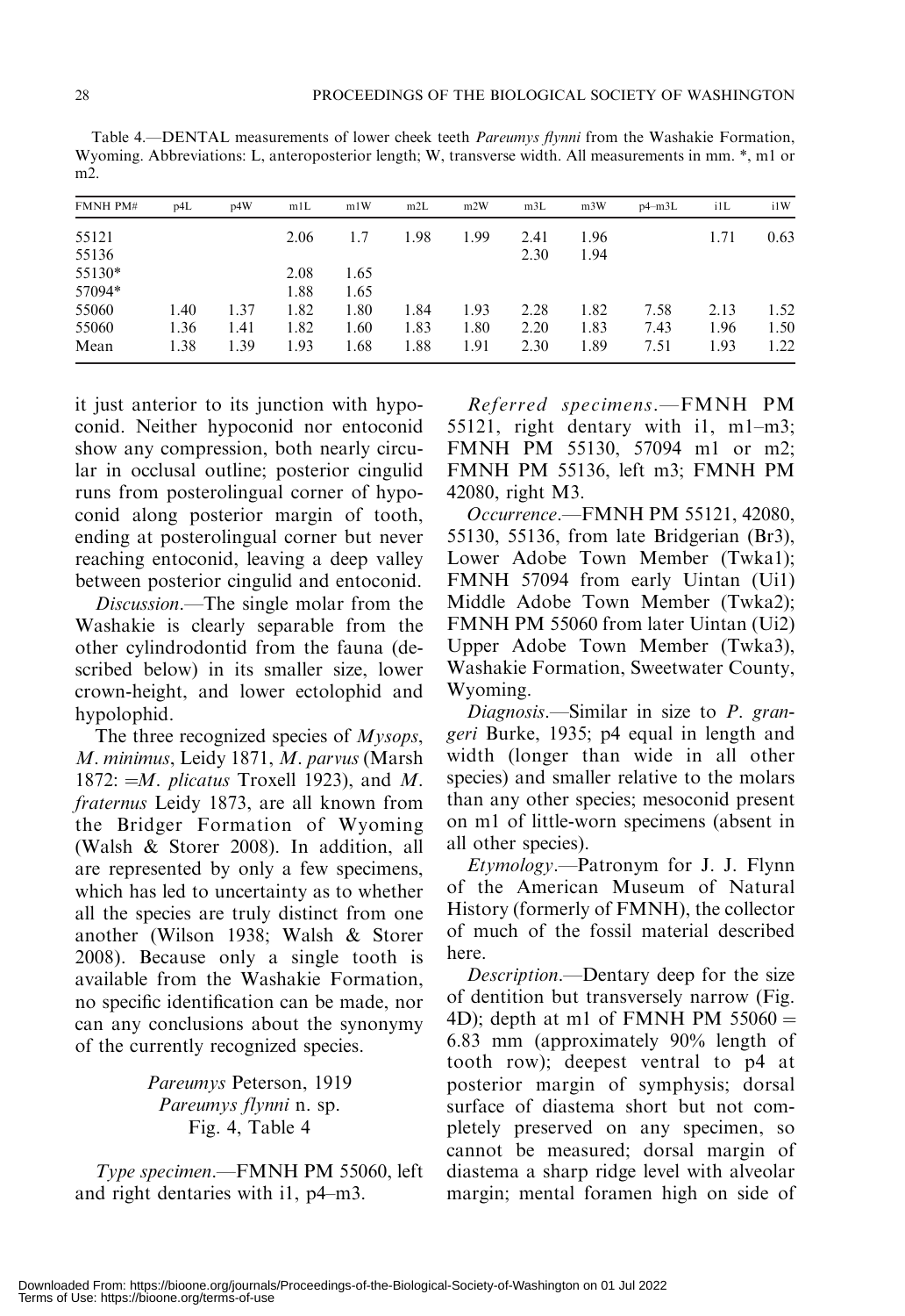

 $2 \, \text{mm}$ 

Fig. 4. Cheek teeth of Pareumys flynni from the Washakie Basin. A, FMNH PM 42080, right M3. B, FMNH PM 55121, right m1–m3. C–D, FMNH PM 55060 (holotype). C, right p4–m3, occlusal view. D, lateral view of dentary. Occlusal views all teeth to same scale (above), dentary to different scale (below).

dentary, just anterior to p4, at posterior boundary of diastema; ridges marking masseteric fossa high and form V-shape, ending anteriorly below center of m2; anterior margin of ascending ramus arises posterior to tooth row.

The i1 much longer than wide in crosssection; medial surface flattened, anterior enamel surface nearly flattened for most of its width, then curves posteriorly, wrap-

ping around lateral side of tooth, extending posteriorly to more than half crosssectional length; no grooves or ornamentation on enamel of incisor.

The p4 markedly smaller than any of the molars (Fig. 4C); widest posteriorly, and narrow anteriorly and approximately equal in length and width; trigonid consists of two closely appressed cusps, a smaller and more anterior metaconid and a larger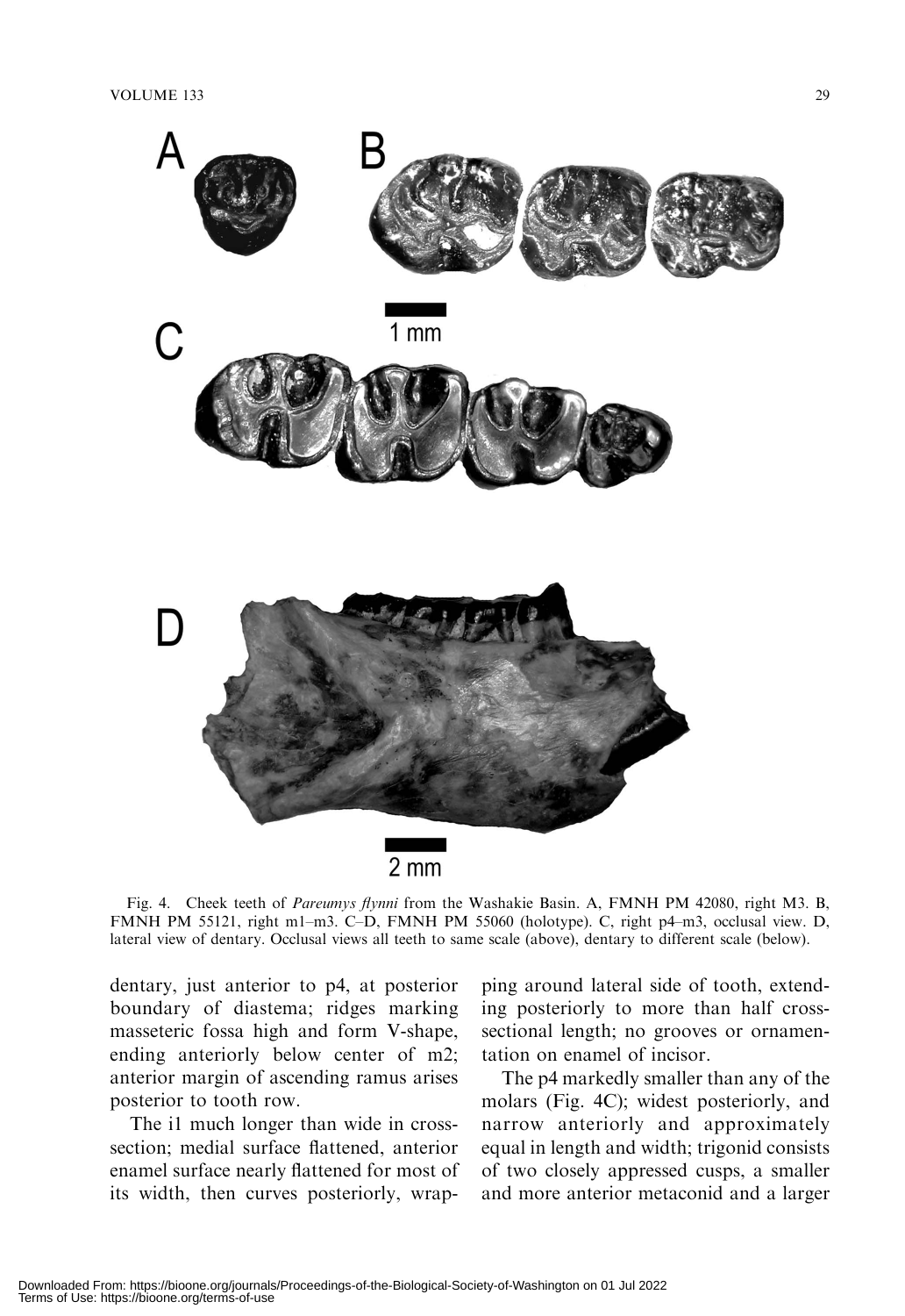and slightly more posterior protoconid; a narrow, short valley (anterofossettid) separates these two cusps, but is blocked posteriorly; short loph (metalophid crest) extends posteriorly along lingual side of tooth from anterolingual corner of metaconid, but ends before reaching entoconid; ecotolophid short, connecting posterolingual corner of protoconid with anterolingual corner of hypoconid; hypoconid anteroposteriorly compressed and transversely elongated; buccal valley (hypoflexid) between protoconid and hypoconid relatively short and extends posterolingually; entoconid anteropotseriorly compressed and at posterolingual corner of tooth; low hypolophid extends buccally from it, then meets posterior end of ectolophid where it joins anterolingual corner of hypolophid; posterior cingulid a narrow lophid extending lingually from posterolinigual corner of hypoconid to posterolingual side of entoconid. The two major basins between hypolophid and trigonid (mesoflexid), and between hypolophid and posterior cingulid (metaflexid) deep; enamel within basins is smooth.

Two isolated lower molars cannot be identified as either m1 or m2 with certainty, but in specimens that contain both, m1 slightly smaller than m2 with narrower anterior width. Trigonid of m1 consists of anteroposteriorly compressed metaconid and crescentic protoconid united anteriorly by anterior cingulid and is slightly narrower than talonid (Fig. 4B, C); protoconid extends slightly more posteriorly than metaconid, and posterior arm of protoconid crosses most of tooth, ending before reaching metaconid on moderatelyworn specimens; on heavily worn specimens, entire trigonid becomes a wear facet; ectolophid runs posteriorly from protoconid to hypoconid as in p4; on least-worn specimens, FMNH PM 55121 (Fig. 4B) and FMNH PM 55130, there is a slight swelling near its center (mesoconid); hypoconid crescentic in outline, but transversely elongated; buccal valley between buccal cusps short and does not extend very far into basin; posterior half of tooth an in p4, but posterior basin between hypolophid and posterior cingulid (metaflexid) deeper and wider, and posterior cingulid ends lingually before reaching posterior edge of entoconid; a distinct hypoconulid at center of posterior margin of tooth; on completely unworn specimen, FMNH PM 55130, hypoconulid appears as large, distinct cusp.

The m2 nearly identical to m1, but slightly wider anteriorly and posterior arm of protoconid shorter (Fig. 4B, C); m3 longer than m2 but narrower posteriorly; posterior arm of protoconid shorter, leaving trigonid basin more widely open posteriorly; on holotype, there is distinct metastylid that is lacking on m3 of referred specimen, FMNH PM 55121; buccal reentrant valley between protoconid and hypoconid (hypoflexid) is deeper on m3, placing ectolophid nearly at center of the tooth.

The only upper tooth assigned to this species is an M3, FMNH PM 42080 (Fig. 4A). It is assigned to this species due to its compatible size with the lower dentitions and similarity to other cylindrodonts. The tooth is nearly circular in occlusal outline; anterior cingulum extends for entire anterior width of tooth from anterolingual corner of paracone to anterior arm of protocone; at lingual end, abutting protocone is small swelling (protostyle); protoconid anterioposteriorly elongated and transversely compressed; protoloph runs from paracone to center of buccal side of protocone; distinct, circular protoconule present, but connection to the protocone is a very thin loph; distinct hyocone present posterior and slightly buccal to protocone, approximately equal in size to protostyle and is continuous with posterolingual arm of protocone and wraps around posterior margin of tooth, ending at posterobuccal corner of tooth; metaloph not complete, both metaconid and metaconule isolated, metaconule slightly larger.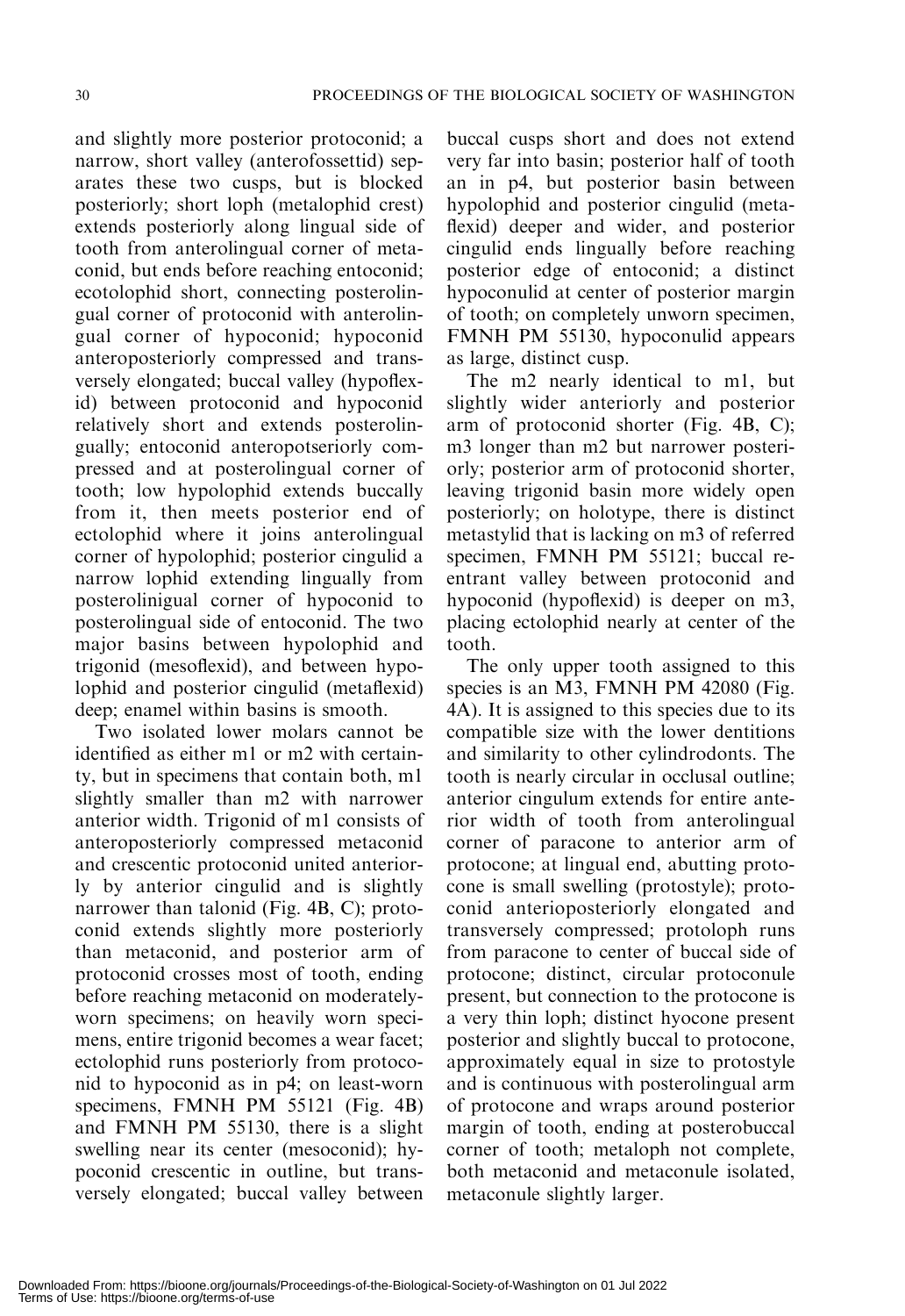Table 5.—DENTAL measurements of topotypic sample of *P. grangeri* from Utah. Abbreviations: L, anteroposterior length; W, transverse width. Statistics: mean,  $\pm$  one standard deviation, observed range, and sample size in parentheses.

| Sample           | Mean $\pm$ Standard Deviation | Range (Sample Size) |
|------------------|-------------------------------|---------------------|
| p4L              | $1.70 \pm 0.09$               | $1.60 - 1.80(4)$    |
| p4W              | $1.66 \pm 0.14$               | $1.50 - 1.80(4)$    |
| m1L              | $1.76 \pm 0.11$               | $1.55 - 1.90(10)$   |
| m1W              | $1.66 \pm 0.14$               | $1.40 - 1.85(9)$    |
| m2L              | $2.06 \pm 0.09$               | $2.00 - 2.20(5)$    |
| m2W              | $1.84 \pm 0.10$               | $1.70 - 1.95(5)$    |
| m3L              | $2.13 \pm 0.08$               | $2.10 - 2.30(7)$    |
| m <sub>3</sub> W | $1.84 \pm 0.11$               | $1.70 - 2.00(7)$    |
| $p4$ –m $3L$     | 8.15                          | (1)                 |
| i1L              | $1.98 \pm 0.11$               | $1.90 - 2.05(2)$    |
| i1W              | $1.33 \pm 0.11$               | $1.25 - 1.40(2)$    |

Discussion.—Pareumys flynni differs from all other species of the genus in the proportionally smaller p4 that is equal in length and width. In all other species, the p4 is equal or nearly equal in size to m1, and distinctively longer than wide. The molars of Pareumys flynni are of a similar size to those of *P. grangeri* (Burke 1935: 8) and P. boskeyi (Wood 1973: table 5), larger than those of P. milleri (Peterson 1919: 66) and P. near grangeri (Lillegraven 1977: table 9), and smaller than in P. guersbergi (Black 1970: 456). In a large sample of topotypic specimens of P. grangeri from the Uinta Basin, Utah in the collections of the Carnegie Museum, the size and proportions of p4 are distinctively different than for  $P$ . flynni (longer than wide), whereas the dimensions of the molars are very similar (Tables 4, 5).

The presence of a mesoconid on littleworn m1s of *P. flynni* is unusual for cylindrontids. Elsewhere, this feature occurs only in the most primitive genus, Tuscahomys Dawson & Beard, 2007, from the earliest Wasatchian.

Although of similar size to the Washakie species, the problematical ?P. troxelli Burke 1935, has a distinctive hypolophid morphology of m1 and m2 (continuous with protoconid) that is not present in *P*.  $flynni$  but has been reported in some



Fig. 5. Occurrence of rodent species throughout the Adobe Town Member of the Washakie Formation. Twk1: Lower (late Bridgerian, Br3); Twk2: Middle (early Uintan, Ui1); Twk3: Upper (middle Uintan, Ui2). Black bars = occurrence; gray bar = possible occurrence. \*, species not yet described, \*\*, species described by Turnbull (1991).

specimens of P. boskeyi from Texas (Wood 1973). Because of the variable nature of this morphology, Walsh & Storer (2008) suggested that ?*P. troxelli* might be synonymous with P. grangeri pending the description of additional material.

Pareumys flynni is the only rodent species occurs at all three horizons in the Adobe Town Member of the Washakie Formation (Fig. 5).

#### Conclusions

The greatest change in the rodent fauna in the Washakie Formation is between the late Bridgerian NALMA (Br3) Lower Adobe Town Member and the early Uintan NALMA (Ui1) Middle Adobe Town Member (Fig. 5; Table 6). Five species are limited to the Lower member (two species of Thisbemys, Quadradomus grandis, Mattimys sp., and Mysops sp.) with two additional species from the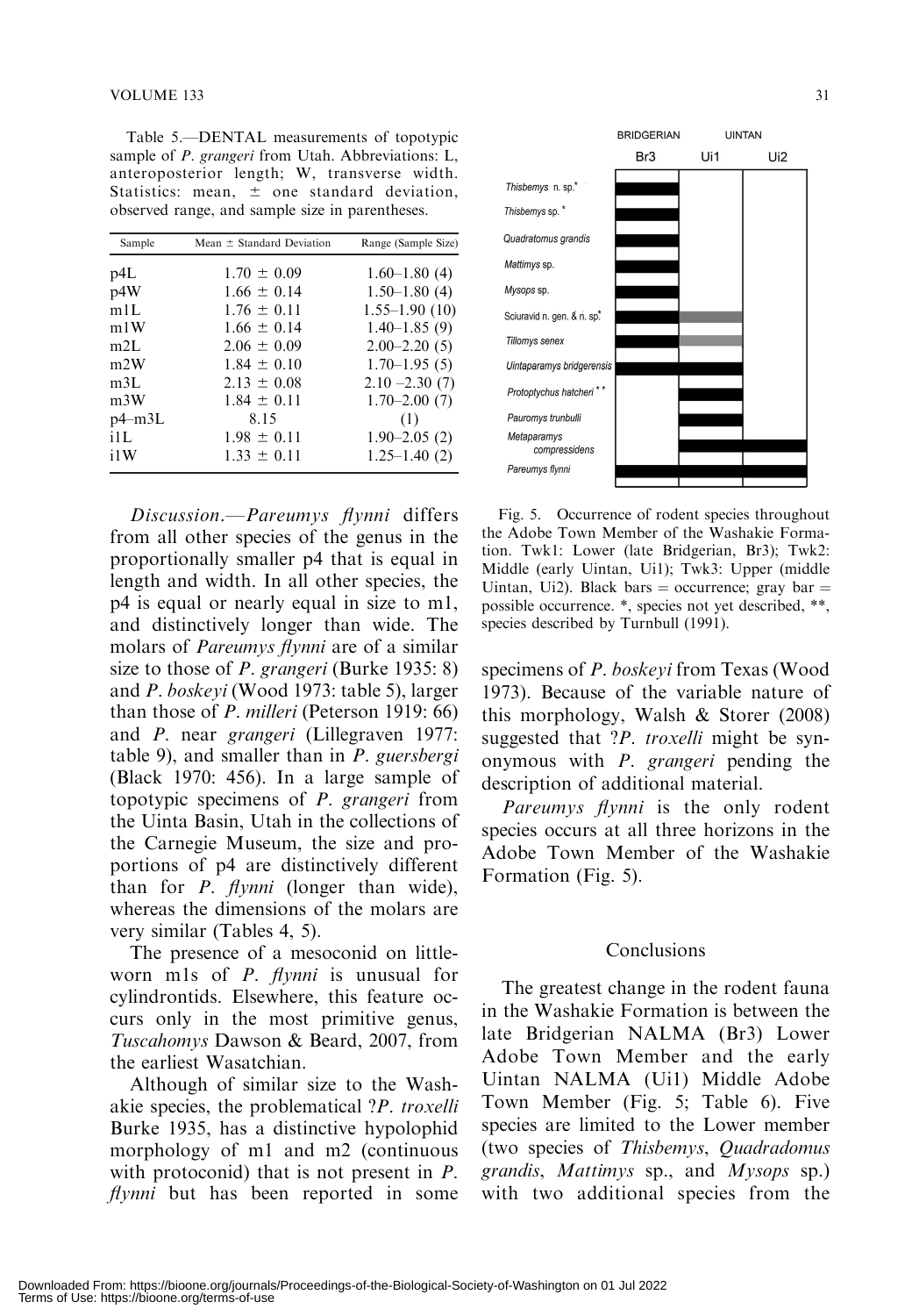Table 6.—RODENT species from the Waskakie Formation recognized in this paper. Brackets indicate possible occurrence.

| Upper Adobe Town Member (Twka $3 = \text{Ui2}$ )<br>Metaparamys compressidens     |
|-----------------------------------------------------------------------------------|
| <i>Pareumys flynni</i> n. sp.<br>Middle Adobe Town Member (Twka $2 = \text{Ui}$ ) |
| Metaparamys compressidens                                                         |
| Uintaparamys bridgerensis                                                         |
| <i>Pauromys turnbulli</i> n. sp.                                                  |
| Protoptychus hatcheri                                                             |
| [Sciuravid n. gen. & n. sp.]                                                      |
| [Tillomys senex]                                                                  |
| Lower Adobe Town Member (Twka $1 = Br3$ )                                         |
| Uintaparamys bridgerensis                                                         |
| Quadratomus grandis                                                               |
| <i>Thisbemys</i> sp.                                                              |
| <i>Thisbemys</i> n. sp.                                                           |
| $M$ ysops sp.                                                                     |
| Mattimys sp.                                                                      |
| Sciuravid n. gen. & n. sp.                                                        |
| Tillomys senex                                                                    |

Lower member that are only questionably identified from the Middle member (the undescribed sciuravid and Tillomys senex). Only Uintaparamys bridgerensis is definitely known, but limited to, both the Lower and Middle members (Br3–Ui1). Two species, Protoptychus hatcheri and Pauromys turnbulli, are limited to the Middle member (Ui1), and *Metaparamys compres*sidens is known from the Middle and Upper members (Ui1–2). Only one species, Pareumys flynni, is present at all three horizons in the Adobe Town Member (Br3–Ui2). The occurrence of Mattimys from the Lower member (Br3) is the latest occurrence of this genus (Flynn et al. 2008: fig. 23.3).

The two new species, Pauromys turnbulli and Pareumys flynni, are unique to the Washakie Formation. The occurrence of Par. flynni represents the earliest appearance of the genus Pareumys (late Bridgerian; Br3) that elsewhere first occurs in the Uintan (Korth 1994; Walsh & Storer 2008). The two new species from the Washakie (Thisbemys n. sp. and sciuravid n. gen. & sp.) are also unique to this fauna (Fig. 5).

In the original definitions of the North American Land Mammal Ages (NAL-MA), Wood et al. (1941) noted that the Washakie Formation straddled the boundary between the Bridgerian and Uintan. Unfortunately, very few rodents were used to define these ages; the only rodent listed as an index fossil for the Uintan was Protoptychus and none were listed for the Bridgerian. Ischyrotomus (here referred to a species of Metaparamys) was listed as first occurring in the Uintan. In the most recent review of the definitions of these ages, Robinson et al. (2004) also cited Protoptychus as an index fossil for the Uintan, but also listed Pareumys as a first occurrence in the Uintan. In the rodent fauna described here, Metaparamys does first appear in the Uintan (Ui1), however the new species of Pareumys occurs in the late Bridgerian (Br3) predating the previously known first occurrence of the genus.

## Acknowledgments

Specimens for this study were graciously loaned by W. Simpson of FMNH with assistance from A. Stroup. Research was funded, in part, by the Rochester Institute of Vertebrate Paleontology. Research and office facilities were provided by the Rochester Museum & Science Center. Access to computers and programs for production of figures was granted by A. Talentino, Nazareth College (Rochester, NY).

## Literature Cited

- Alston, E. R. 1876. On the classification of the order Glires. Proceedings of the Zoological Society of London 1876:61–98.
- Anderson, D. 2008. Ischyromyidae. Pp. 311–325 in C. M. Janis, G.F Gunnell, & M. D. Uhen, eds., Evolution of Tertiary Mammals of North America, vol. 2: Small Mammals, Xenarthrans, and Marine Mammals. Cambridge University Press, New York, 795 pp.
- Black, C. C. 1970. A new Pareumys (Rodentia: Cylidrodontidae) formt heDuchesne River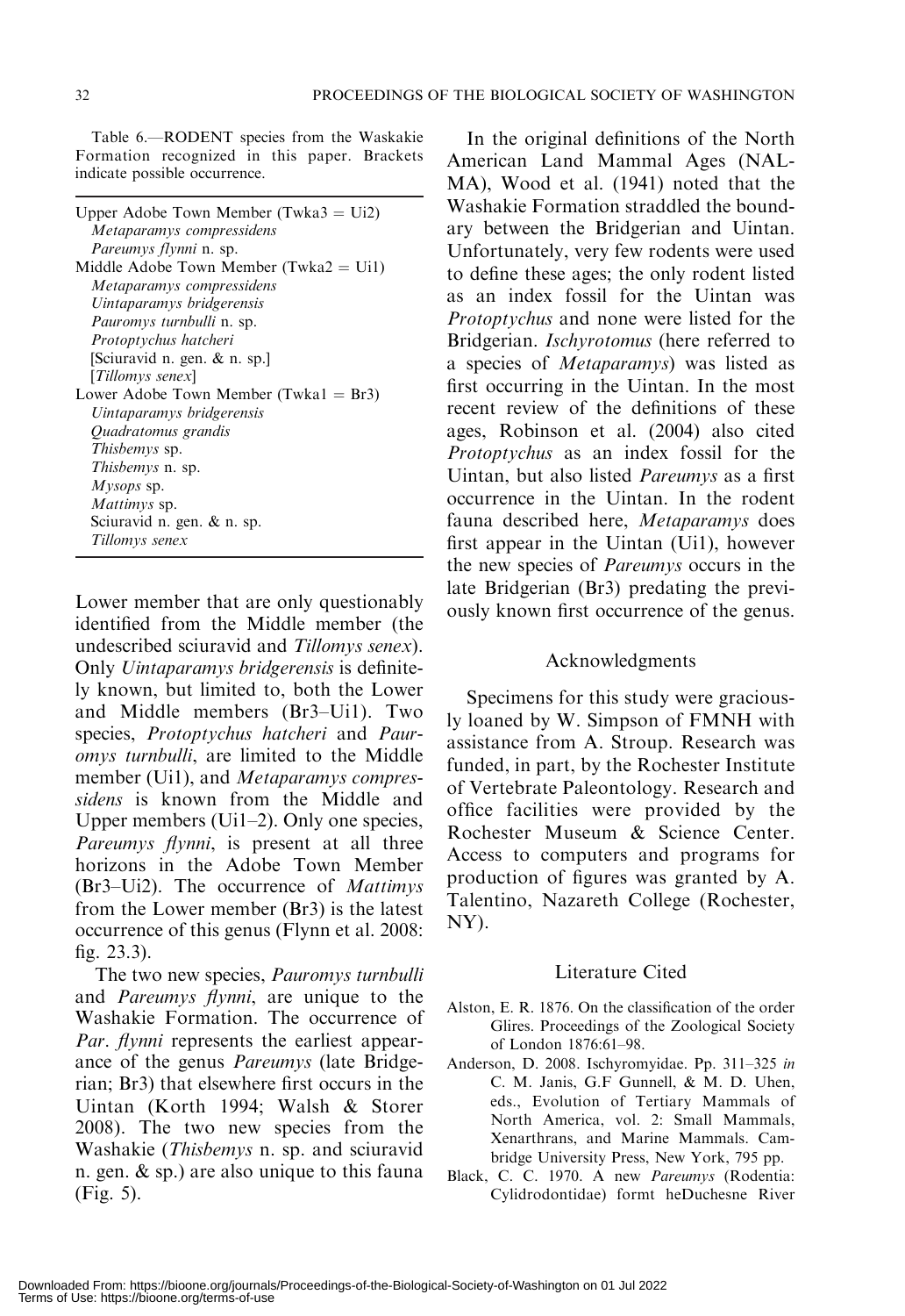Formation, Utah. Fieldiana Geology 16:453– 459.

- Black, C.C. 1971. Paleontology and geology of the Badwater Creek area, central Wyoming, part 7: Rodents of the family Ischyromyidae. Annals of Carnegie Museum 43:179–217.
- Bowdich, T.E. 1821. An analysis of the natural classifications of Mammalia for the use of students and travelers. J. Smith, Paris.
- Burke, J.J. 1935. Fossil rodents form the Uinta Eocene series. Annals of Carnegie Museum, 25: 5–12.
- Dawson, M.R. 1968. Middle Eocene rodents (Mammalia) from northeastern Utah. Annals of Carnegie Museum, 39:327–370.
- Emry, R. J., & W.W. Korth. 1989. Rodents of the Bridgerian Elderberry Canyon local fauna of eastern Nevada. Smithsonian Contributions to Paleobiology 67:1–14.
- Flynn, L.J., & L.L. Jacobs. 2008. Castoroidea. Pp. 391–405 in C.M. Janis, G.F Gunnell, & M.D. Uhen, eds., Evolution of Tertiary Mammals of North America, vol. 2: Small Mammals, Xenarthrans, and Marine Mammals. Cambridge University Press, New York, 795 pp.
- Janis, C. M., G. F. Gunnell, & M. D. Uhen. 2008. Introduction Pp. 1–5 in C. M. Janis, G. F. Gunnell, & M. D. Uhen, eds., Evolution of Tertiary Mammals of North America, vol. 2: Small Mammals, Xenarthrans, and Marine Mammals. Cambridge University Press, New York, 795 pp.
- Korth, W.W. 1984. Earliest Tertiary evolution and radiation of rodents in North America. Bulletin of the Carnegie Museum of Natural History 24:1–71.
- Korth, W. W. 1988. Paramys compressidens Peterson and the systematic relationships of the species of Paramys (Paramyinae, Ischyromyidae). Journal of Paleontology 62:468–471.
- Korth, W.W. 1994. The Tertiary Record of Rodents in North America. Plenum Press, New York, 319 pp.
- Korth, W.W., & R.J. Emry. A new genus of paramyine (Ischyromyidae, Rodentia) from the Eocene (Uintan to Chadronian) of Wyoming and Utah. Bulletin of the Carnegie Museum of Natural History 39:151–156.
- Kretzoi, M. 1968. New generic names for homonyms. Vertebrata Hungarica, 10L:163–166.
- Leidy, J. 1871. Notice of some extinct rodents. Proceedings of the Academy of Natural Science, Philadelphia 22:230–232.
- Leidy, J. 1873. Contributions to the extinct vertebrate fauna of the western territories. Report of the United States Geological Survey of the Territories 1:7–358.
- Lillegraven, J. A. Small rodents (Mammalia) from Eocene deposits of San Diego County, Cal-

ifornia. Bulletin of the American Museum of Natural History 158:221–262.

- Marsh, O. C. 1872. Preliminary description of new Tertiary mammals, part II. American Journal of Science 4:202–204
- Matthew, W. D. 1910. On the osteology and relationships of Paramys and the affinities of the Ischyromyidae. Bulletin of the American Museum of Natural History 28:43–71.
- Matthew, W.D. 1918. A revision of the Lower Eocene Wasatch and Wind River Faunas, part 5. Insectivora (continued), Glires, Edentata. Bulletin of the American Museum of Natural History 38:565–657.
- McCarroll, J. J. Flynn, & W.D. Turnbull. 1996. Biostratigraphy and magnetostratigraphy of the Bridgerian-Uintan Washakie Formation, Washakie Basin, Wyoming. Pp. 25–39 in D. R. Prothero and R. J. Emry, eds., The Terrestrial Eocene-Oligocene Transition in North America, Cambridge University Press, New York, 688 pp.
- McKenna, M. C., & S. K. Bell. 1998. Classification of Mammals Above the Species Level. Columbia University Press, New York, 631 pp.
- Miller, G. S., & J. W. Gidley. 1918. A new fossil rodent from the Oligocene of South Dakota. Journal of Mammalogy 1:73–74.
- Murphey, P. C. 2001. Stratigraphy, fossil distribution, and depositional environments of the Upper Bridger Formation (middle Eocene) of southwestern Wyoming, and taphonomy of an unusual Bridger microfossil assemblage. Unpublished Ph.D. dissertation, University of Colorado.
- Osborn, H. F. 1895. Perissodactyls of the Lower Miocene White River Beds. Bulletin of the American Museum of Natural History 7:343– 375.
- Peterson, O. A. 1919. Report upon the material discovered in the Upper Eocene of the Uinta Basin by Earl Douglass in the years 1908– 1909 and by O.A. Peterson in 1912. Annals of Carnegie Museum 12:40–168.
- Robinson, P. 1966. Fossil Mammalia of the Huerfano Formation, Eocene, of Colorado. Bulletin of the Museum of Natural History, Yale Peabody Museum 21:1–95.
- Schlosser, M. 1911. Mammalia Säugetiere. Pp. 325– 585 in F. Broili, E. Koken, M. Schlosser, eds., Grundzüge der Paläontologie, vol. II: Vertebrata, K.A. von Zittel. R. Oldenbourg, Munich.
- Scott, W. B. 1895. Protoptychus hatcheri, a new rodent from the Uinta Eocene. Proceedings of the Academy of Natural Sciences, Philadelphia 1895:269–286.
- Stucky, R. K., D. R. Prothero, W. G. Lohr, & J. R. Snyder. 1996. Magnetic stratigraphy, sedi-